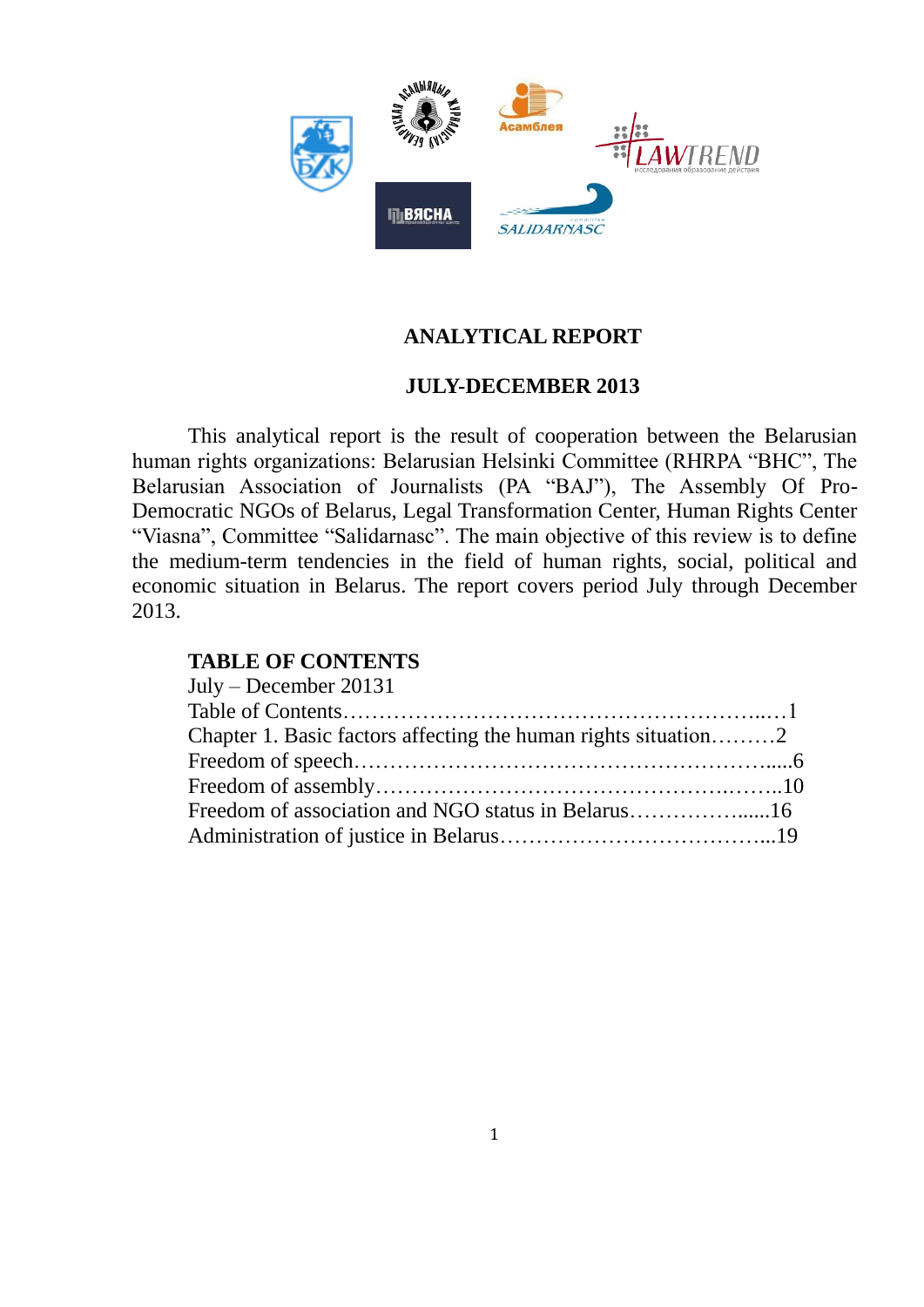

## **CHAPTER 1. BASIC FACTORS AFFECTING THE HUMAN RIGHTS SITUATION**

In general, the human rights situation in the Republic of Belarus remains difficult and has not undergone any serious changes during the period under review. This is caused by the absence of any noticeable social and political campaigns. As for foreign policy orientations the European vector still remained powerless, even despite the Eastern Partnership Summit in Vilnius.

Capital sentences were still passed. Aleksandr Grunov and Pavel Seliun were sentenced to death for murder with aggravating circumstances.

There were changes of status of the individuals sentenced to criminal liability on the case regarding the events in Minsk on December 19, 2010. On July 19, the court released the journalist Irina Khalip who was sentenced to two years of custody with the respite of a sentence on May 16, 2011 on charges of participation in the group actions constituting a gross breach of public order. The same decision was made in respect of Vladimir Nekliaev, an ex-presidential candidate. On July 20, the two-year term of conditional sentence of Sergei Martselev expired, the sentence term of Sergey Vozniak, Aleksandr Feduta, Andrey Dmitriev and Vitaliy Rymashevskiy expired on July 22. All of them were prosecuted under chapter 1 art. 342 of the Criminal Code (organization and preparation of actions constituting a gross breach of public order or active participation therein) for participation in the protest action against the stealing of the presidential elections in 2010. On August 28, Dmitriy Dashkevich was released having served the full sentence. He had been sentenced to two years of custody of general regime by the Moscow District Count of Minsk under chapter 2 art. 399 of the Criminal Code (malicious hooliganism) on March 24, 2011, and on to one year of custody under chapter 1 art.411 of the Criminal Code (malicious disobedience to the requirements of the correctional facility's administration executing the punishment in the form of custody) on August 28, 2012. Two weeks before his release the court had put him under preventive surveillance for the term of 6 months obligating him to stay home from 20:00 till 8:00, appear at the police department three times a month, obtain the police's permission to leave abroad and outside of Minsk. On September 3, having served a three-year term, the political prisoner Aleksandr Frantskevich was released from the Ivatsevichi penal colony. Same as Dashkevich, he was put under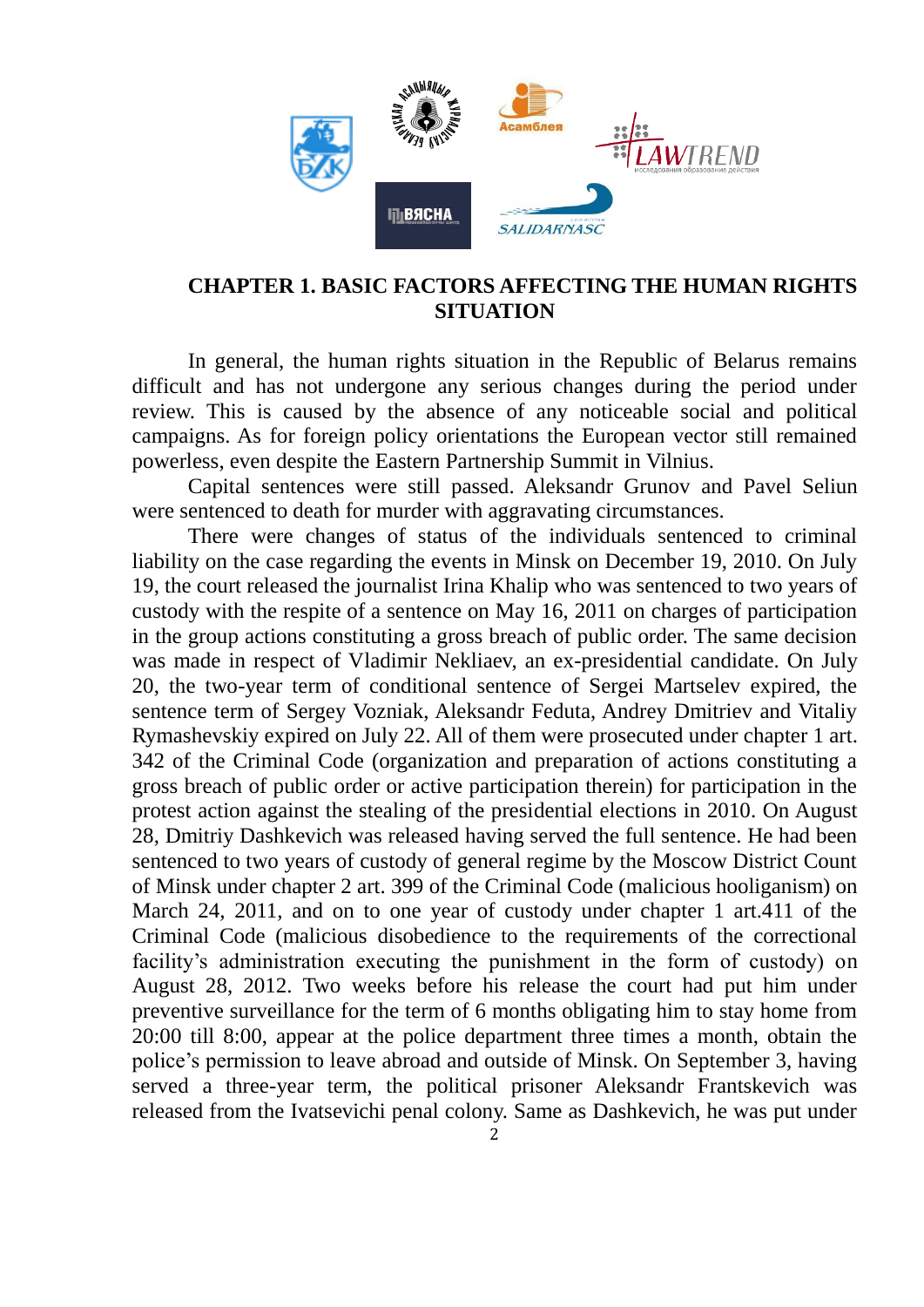

preventive surveillance for a six-year term after the release. On October 19, the political prisoner Pavel Severinets was released. He served his sentence in the form of three years of custody in the open correctional facility for the participation in the protest action against the stealing of the presidential elections on December 19, 2010. At the end of October, the three-year term of custody outside of correctional facility expired for Dmitry Medved, who also had been involved in the case of mass disorders. Police has registered him preventively. In December the list of political prisoners was expanded with the names of Vasiliy Parfenkov and Vladimir Eremenok sentenced to one year of custody in high security and three months of arrest respectively for the breach of the preventive surveillance requirements. The political prisoners faced a varying degree of pressure on the part of the administration of the places of detention and in some cases we could even talk about the investigative torture.

The tendency for the non-public consideration and adoption of changes in the legislation has remained continued. The draft law "On amendments and supplements to certain laws of the Republic of Belarus concerning elections and referendums" was considered secretly. The text of the draft law was not available until it was finally published, though the adopted amendments referred to the procedure of election campaign for the elections to the local Deputies Councils. The analysis of these amendments carried out by the experts of the campaign "Human Rights Defenders for Free Elections" has shown that none of the 25 recommendations formulated by the ODIHR OSCE mission according to the results of observation of the Parliamentary Elections of 2012 was fulfilled and only one of them was fulfilled partially. All other recommendations were left unrealized, and the situation has even worsened regarding three of them[1].

The development of the draft law "On amendments and supplements to certain laws of the Republic of Belarus concerning the activity of political parties and other public associations" was carried out without any wide discussion with the public and those whom these changes would concern. The proposals on the draft law sent by the Legal Transformation Center to the Parliament were regarded as inappropriate.

The initiative proposed by 25 non-governmental organizations on July 16 regarding the organization of special parliamentary sessions concerning the NGO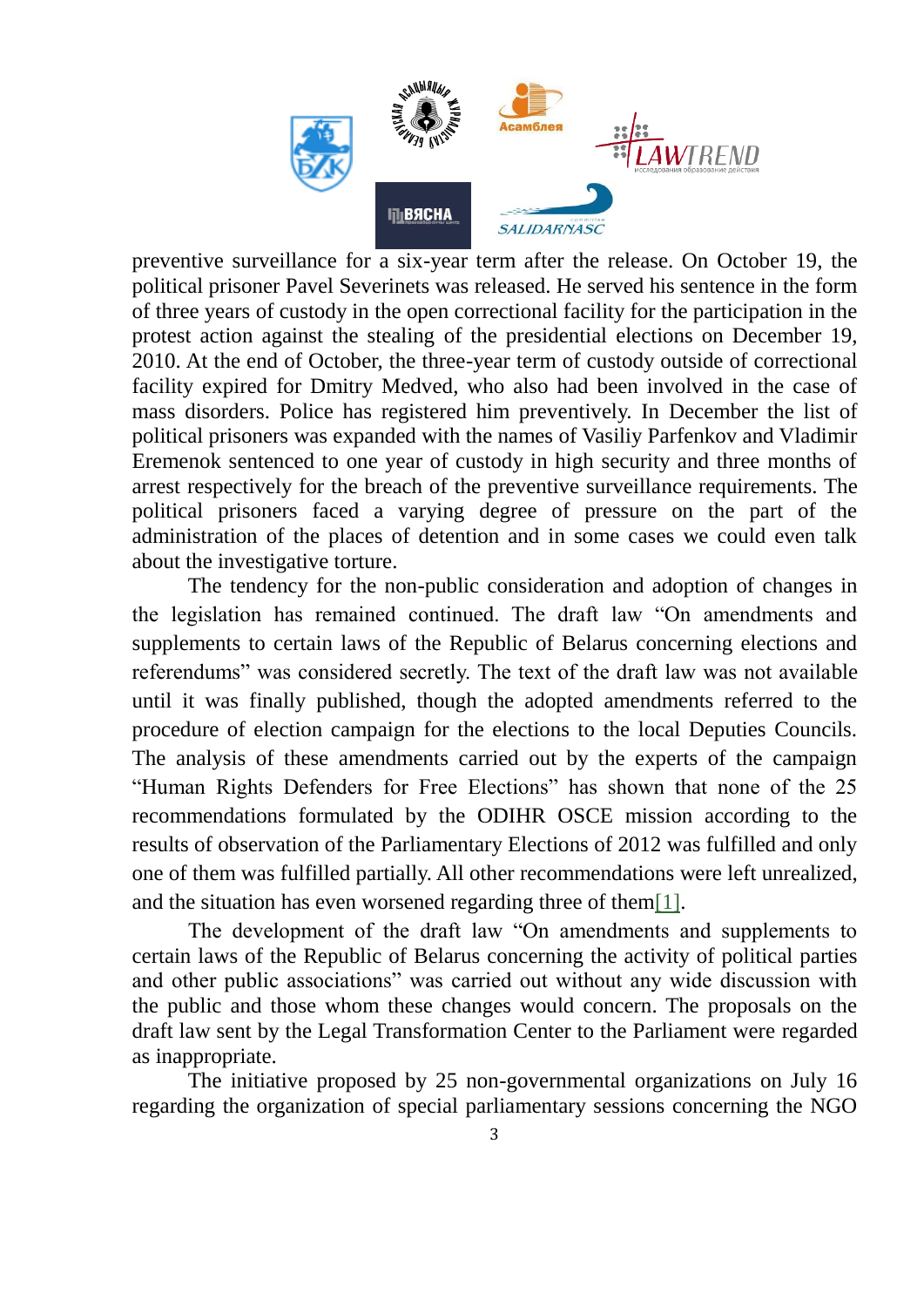

legislation improvement was also regarded as inappropriate.

During the period under review the authorities continued fighting with outbreaks of the African swine fever (ASF). As by the BHC's analysis of the measures taken to liquidate and prevent the spread of the ASF demonstrated, the guarantees of the private property immunity established by the Constitution and the legislative acts within the framework of the restrictions permitted under art. 23 of the Constitution, were not observed. These violations led to the breach of the constitutional rights of citizens (property rights, immunity of residence and other legal possessions). Sick swines were confiscated from the citizens for further annihilation without the respective legal basis. Only on July 12 the Ministry of Agriculture and Food of the Republic of Belarus adopted the Decree No. 30 that provided the possibility of expropriation and annihilation of the swines sick with ASF. At the same time, the procedure of confiscation and the amount of compensation were only established on 29.08.2013 by the Decree of the Cabinet Council No. 758. Meanwhile, the range of restrictions still varied and depended on the local authorities.

In November, about a year after the Decree No. 9 "On additional measures for the development of the timber industry" was passed, the public learned about its application in practice. The analysis carried out by the Belarusian Helsinki Committee in January-March 2013 showed that the practice had neutralized the odious norms of the Decree (e.g. prohibition of employees' dismissal, forced employment of the individuals who left their positions without permission, etc.). The employers did not rush to conclude the contracts on the new terms. The dismissal prohibitions also did not become widespread. However, the employee of JSC "FanDok" (Bobruisk, Mogilev region) Natalia Ivanova was refused to be dismissed upon the contract expiry referencing to the norms of Decree No. 9.[2] In response to her application, the Mogilev Regional Executive Committee that is called to solve the disputable issues pursuant to the norms of Decree No. 9, confirmed the prohibition. However, the employer increased the employee's increment then, and Natalia Ivanova agreed to continue her work.

On November 3, 2013, in Geneva, within the framework of the  $51<sup>st</sup>$  session of the Committee on Economic, Social and Cultural Rights the joint 4th, 5th and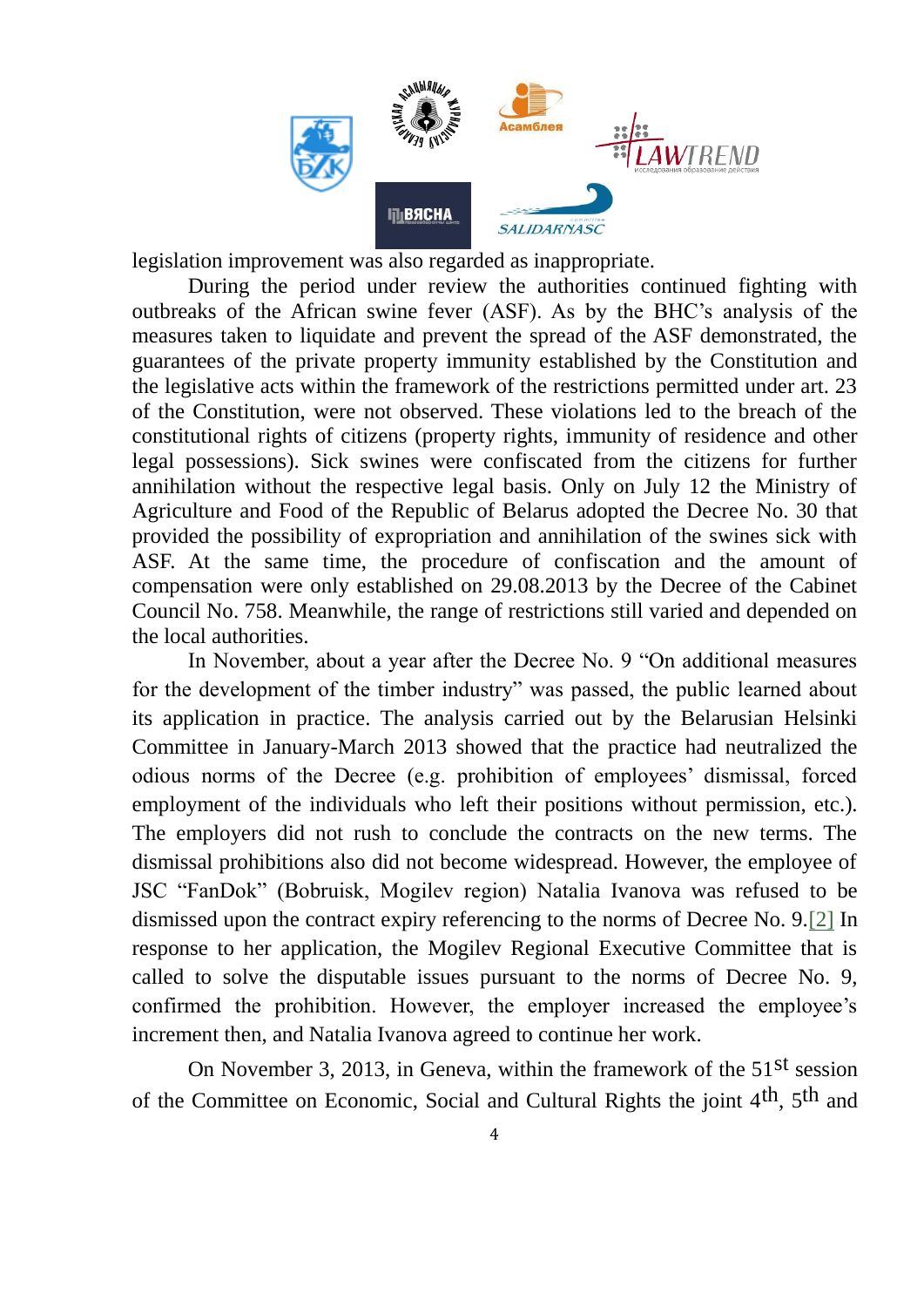

6<sup>th</sup> regular reports of the Republic of Belarus on the fulfillment of the provisions of the International Covenant on the Economic, Social and Cultural Rights were considered. The Committee has proposed a number of serious recommendations based on the results of the interactive dialogue, including those regarding the problem of discrimination, forced labor and gender equality.

The III Belarusian Human Rights Forum held on October 26-27 became an important event for the Belarusian human rights society. It was attended by more than 110 delegates from 25 organization, Belarusian and foreign guests. The Forum Resolution "On the Human Rights Situation in Belarus" stated: "During the time that has passed since the previous Forum in the fall or 2010, the human rights situation in Belarus has dramatically worsened"; "unlike the resolution of the previous Forum 2010, now we cannot mention any positive changes or tendencies that would speak for the potential for the improvement of the human rights situation in Belarus". The guide for defining the concept of a "political prisoner" that had been developed by a group of human rights defenders from Azerbaijan, Belarus, Georgia, Lithuania, Poland, Russia and the Ukraine, was presented at the Forum. The unification of the approach to the definition and usage of the concept of a "political prisoner" was the main objective of the guide. The adoption of the guide caused heated debates in the Belarusian oppositional community. In general, the Forum helped the increased consolidation of the human rights sector in the country.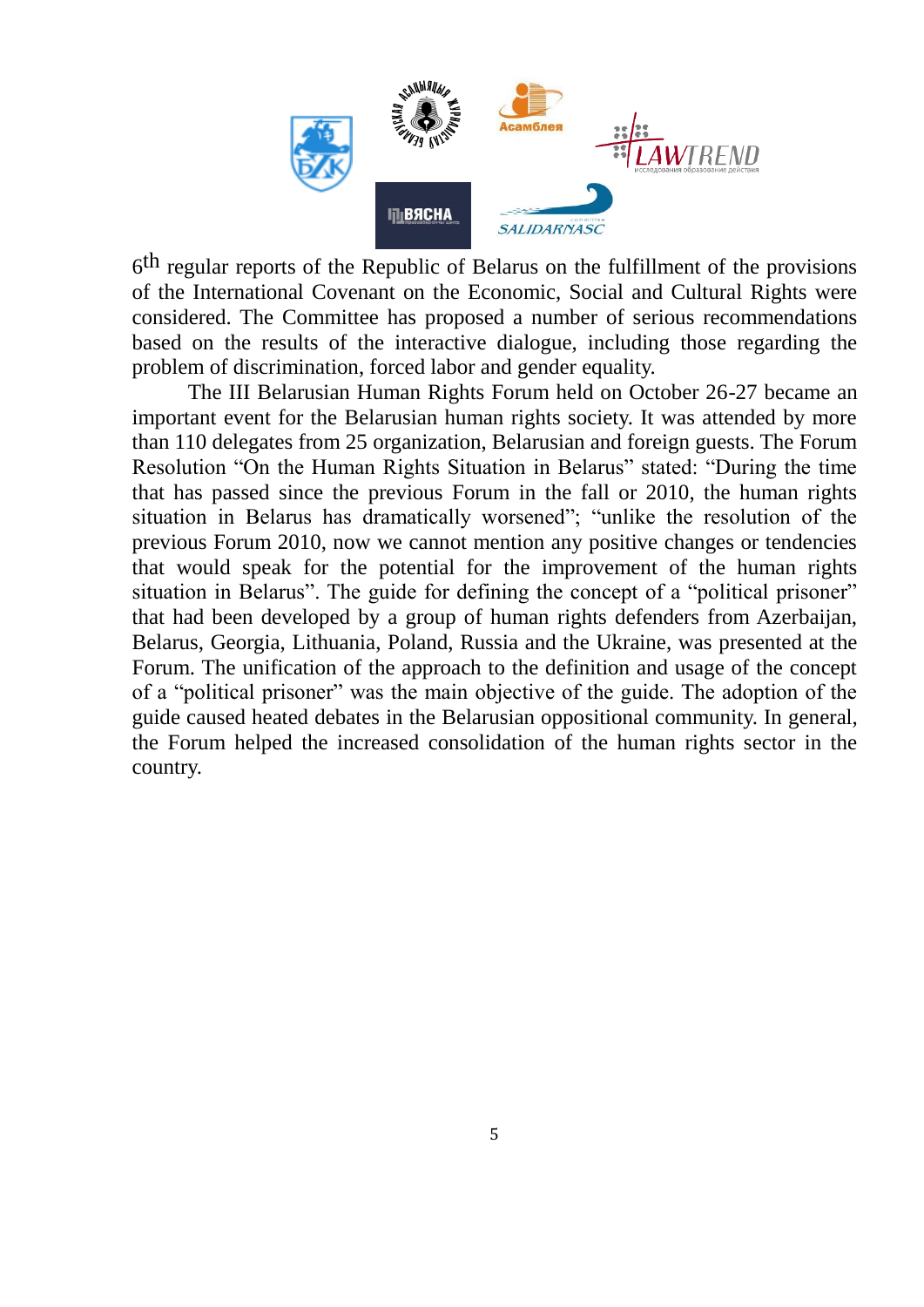

### **Chapter 2. Observance of human rights in Belarus FREEDOM OF SPEECH**

During the period under review the situation with mass media in Belarus was in a "frozen" state. The reason for that may be the absence of electoral campaigns in the country (the nearest one – the elections of deputies to local councils that do not play any significant role and do not activate the electorate – will be held in the spring 2014) and the latent nature of the political processes. Among the main events of the second half of 2013, we can point out the following ones:

Termination of the criminal prosecution of the journalists S. Vozniak, A. Feduta, I. Khalip and A. Poczobut;

- Detentions and warnings of journalists;
- Restriction of freedom of online activity;

Use of the law on the extremism prevention to infringe the freedom of expression.

The main negative tendencies in the area of the freedom of expression are the government's actions aimed at the increase in state control over the online activity, publishing and distribution of books. The government uses the new law "On publishing in the Republic of Belarus" that became effective on July 7, 2013 as the legal basis for their actions. It stipulates state registration of not only book publishers and manufacturers (typographies), but also book distributors.

## **MASS MEDIA SITUATION**

Termination of the criminal prosecution of journalists

In July, 2013 the journalists Sergey Vozniak and Irina Khalip, as well as the publicist and political analyst Aleksandr Feduta prosecuted in 2011 for the participation in the protest action after the presidential elections in 2010, were released from the criminal punishment. In September, a Belarusian correspondent of the Polish newspaper "GazetaWyborcza" Andrzej Poczobut who had been sentenced in July 2011 for libeling the President of the Republic of Belarus, was released from the punishment.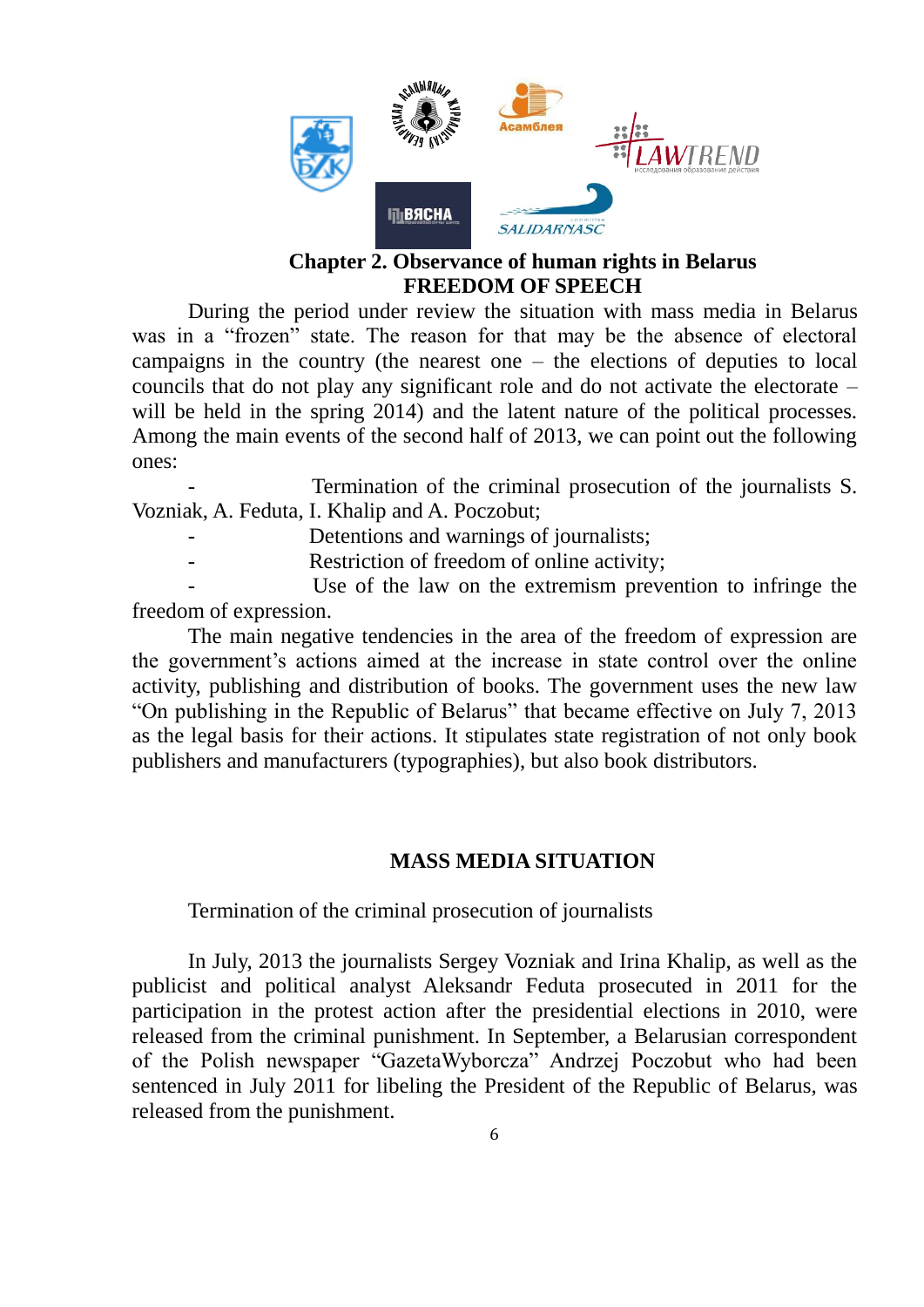

In all cases the release from the criminal punishment was the result of the expiry of conditional sentence or deferment.

## **Detentions and warnings of journalists**

During the second half of 2013 police detained 27 journalists. In total, according to the BAJ, 45 journalists were detained in 2013 in connection with the discharge of their professional duties. 4 cases (in the first half of 2013) ended by administrative arrests for the term of 3 to 15 days.

On July 25, the correspondent of the internal policy section of the weekly "Belarusians and Market" Igor Iliash was detained by police and held for over one hour at the Moscow DDIA of Minsk on suspicion of a law violation.

On July 26, the correspondent of the non-governmental agency BelaPAN Zakhar Scherbakov, cameraman of BelaPAN Andrey Korsak and the photo correspondents of the non-governmental newspaper "Nasha Niva" Sergey Gudilin were detained in Minsk together with the participants of the action in honor of the anniversary of the declaration of independence of Belarus on July 27, 1990. Due to the BelaPAN reports, all Korsak's and Gudilin's photos and videos were erased.

On September 14, in Minsk, police detained the correspondent of "Radio Svoboda" Oleg Gruzdilovich and the journalists of "Nasha Niva" Irina Orekhovskaya and Anna Bodiako who were going to cover the action in memory of the convict Igor Ptichkin who had died at the detention facility. Together with the action participants they were delivered to a police department where they had their fingerprints taken and all photo and video materials erased and were released in three hours.

On October 19, in the morning, police detained ten journalists who were going to cover the return of the recently released political prisoner Pavel Severinets on the railway station platform in Minsk. They were only released from the police department after Severinets had left the railway station building.

On October 23, this and similar cases were discussed at the meeting of the Belarusian Association of Journalists with the head of MDIA of the Minsk City Executive Committee, Alexander Barsukov. But the situation did not change for the better.

On October 29, five journalists were detained at Kalvariyskoe cemetery in Minsk. They were present at laying flowers by public activists, whose action was timed to the Day of Commemoration of the Victims of Political Repressions. The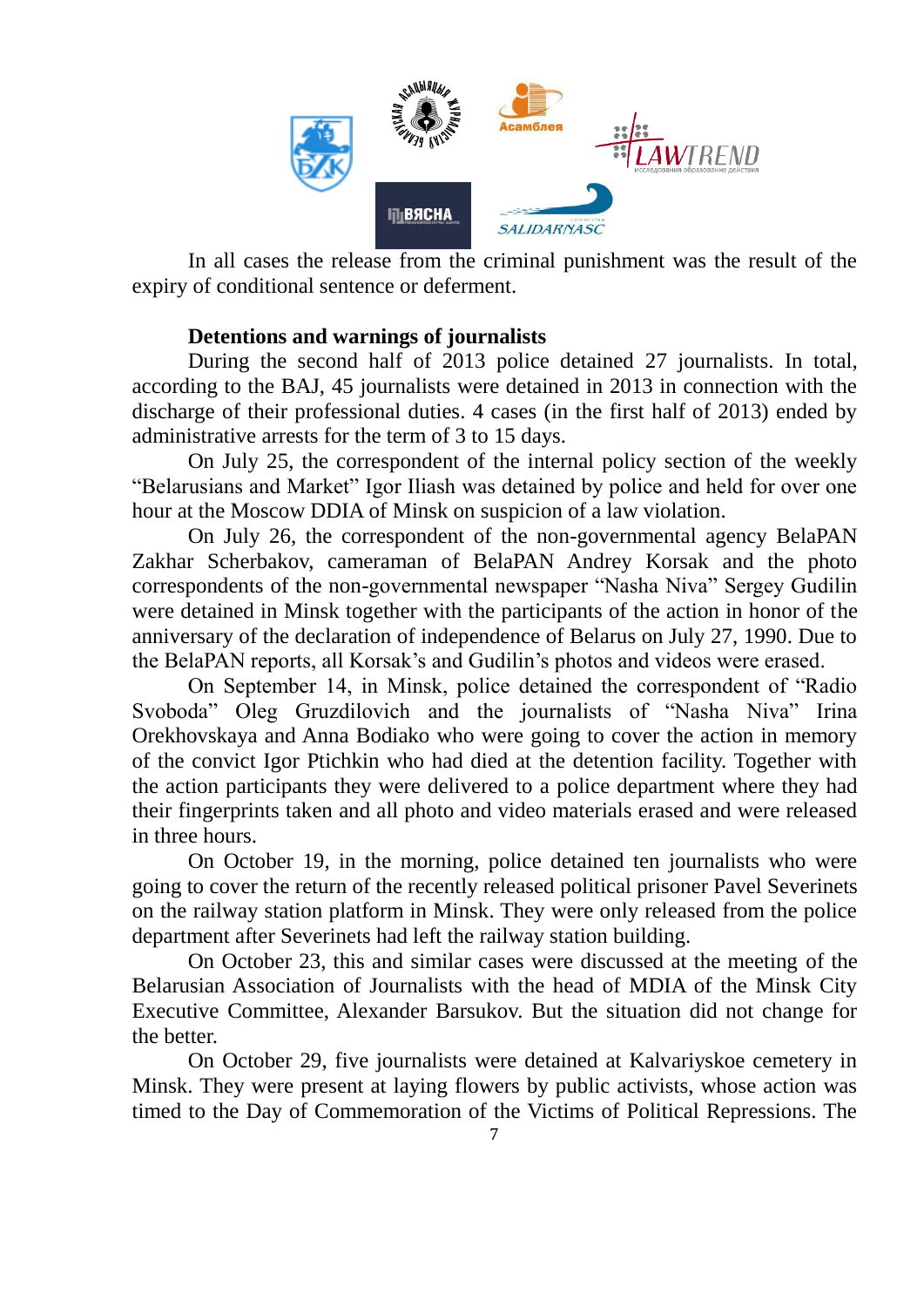

press representatives were delivered to the police department of Frunzenskiy district of Minsk where they had their documents and personal belongings checked and were released in an hour and a half.

On the same day, two more journalists – Aleksandr Borozenko and Maria Artsybasheva – were detained while carrying out a street video survey on the topic of the youth organizations in Belarus. They were released in three hours.

On November 6, in Minsk, police detained a freelance journalist Anastasia Reznikova, a BAJ member and employee of the "Novy Chas" Viacheslav Peshko and a BAJ member and film director Olga Nikolaichik. It happened near the Offenders Isolation Center (OIC) on Okrestina street, when a Gomel activist Yuri Rubtsov was released from it after three days of detention. Rubtsov was serving a sentence for neglecting the police's demand to take off the shirt saying "Lukashenko, go away" during the sanctioned demonstration "Dziady". The journalists were delivered to the Moscow district DDIA of Minsk were they had their passport information taken down, personal belongings examined and the video records erased.

#### **Restriction of freedom of online activity**

In July-December, 2013, we observed the escalated prosecution of online activists, including bloggers, and forum commentators on the basis of the criminal and administrative legislation. At the same time the government take measures to expand specific forms of control and responsibility on the online resources prescribed by the law "On mass media".

On August 9, Ruslan Mirzoev, the author of the videos "Plant Chronicles" and "District Chronicles" much talked-of in Bynet, was sentenced to 7 days of administrative arrest. The official grounds for the arrest were the use of obscene language (disorderly conduct, art. 17.1 of the Administrative Code) that sounded in the video "District Chronicles" (where the author is supposedly showing the background of his district, interviews a "drug addict", a "prostitute" and other characters of the production). In the meantime, as it was voiced on air of the state TV channel "ONT", "the prosecution does not conceal that the obscene language is not the main cause of punishment". According to the prosecutor's office employee, Mirzoev was brought to liability for "social and public problems manipulation". Further, the blogger who had been sentenced to custodial restraint outside of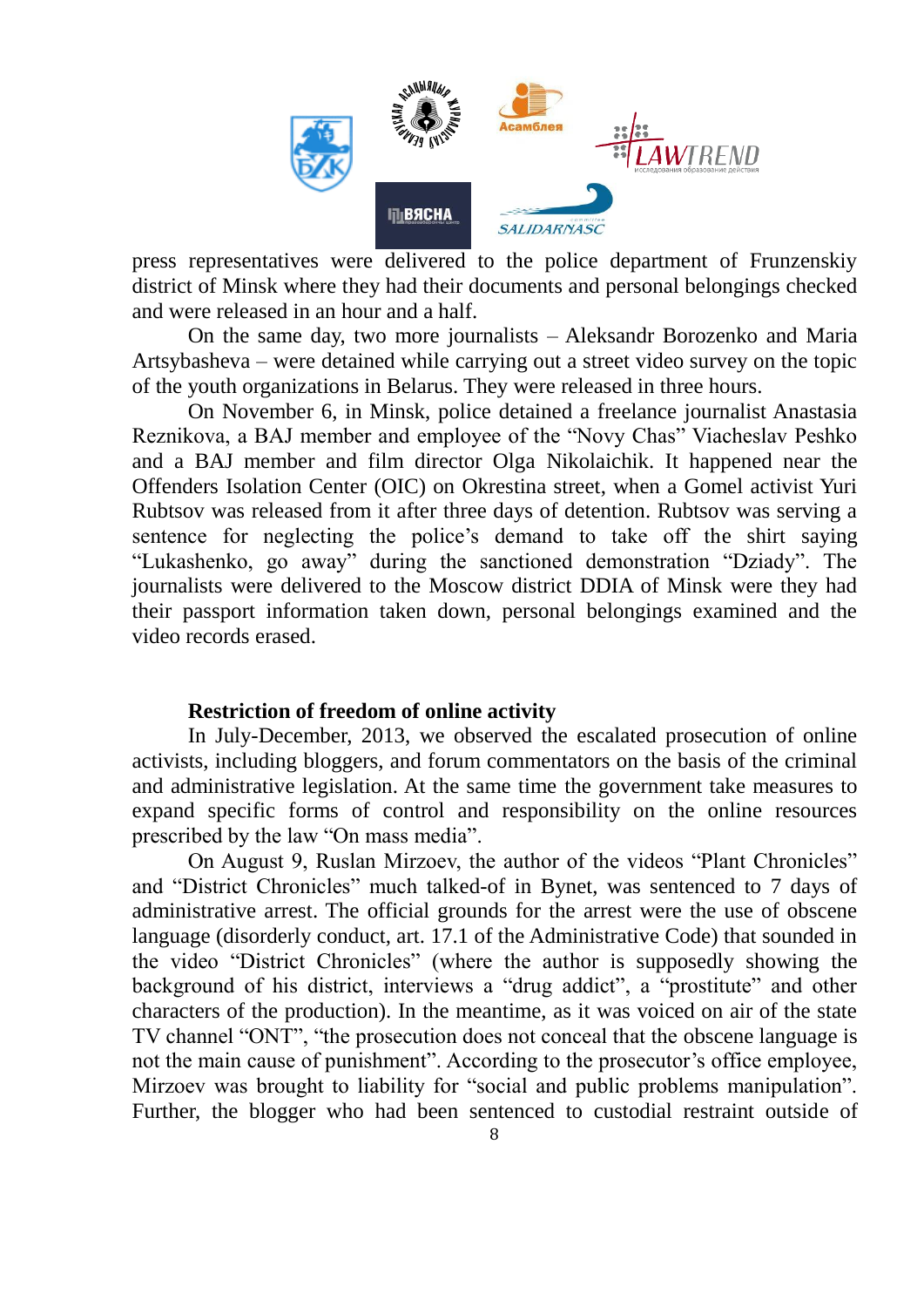

correctional facility on another case earlier, had a criminal charge instituted against him under art. 415 of the Criminal Code (avoidance of sentence). On December 13, Mirzoev was sentenced to 1 year of custody.

In connection to the fact that a blogger and a public activist Gennadiy Zhulego (Svetlogorsk, Gomel region) placed a video about the house of the president of the Svetlogorsk district executive committee in the world wide web, the wife of the latter addressed the police demanding to bring the blogger to account. She believes that the blogger has offended the honor and dignity of her family by this video and the information contained in the video is of slanderous nature. On August 17, police searched Zhulego's apartment and expropriated his computer with the sanction of the prosecutor. The issue of bringing the blogger to account is being considered.

In the evening on November 20, the investigative committee searched the apartment of Denis Dashkevich, editor-in-chief of the informational portal vrogacheve.ru, and expropriated two computers and a modem. Dashkevich was informed that the search was being held within the framework of the case concerning the offense of a government representative. The criminal prosecution was initiated on application of the deputy president of the executive committee Korolchik, vrogacheve.ru reports. The basis for the institution of an action was the publication about the representative of the local "vertical".

In the end of November 2013, the Deputy Minister of Information Dmitriy Shedko claimed that it was proposed to "include a number of amendments in the law on mass media whereby the most popular and influential online resources shall be considered as mass media and shall be legally responsible for the distribution of any information up to revocation of registration" [\(http://www.belta.by\)](http://www.belta.by/). For this purpose a working group was formed out of the representatives of the interested offices.

The Belarusian law "On mass media" does not define the concept of the "online mass media" but delegates the authority for their registration and regulation to the government of the Republic of Belarus. However, the respective decree has not been adopted yet. The extension of the repressive Belarusian law on mass media on the online resources will significantly complicate their activity, and even make impossible in a number of cases and will increase the ability of the Ministry of Information to impose sanctions up to shut-down.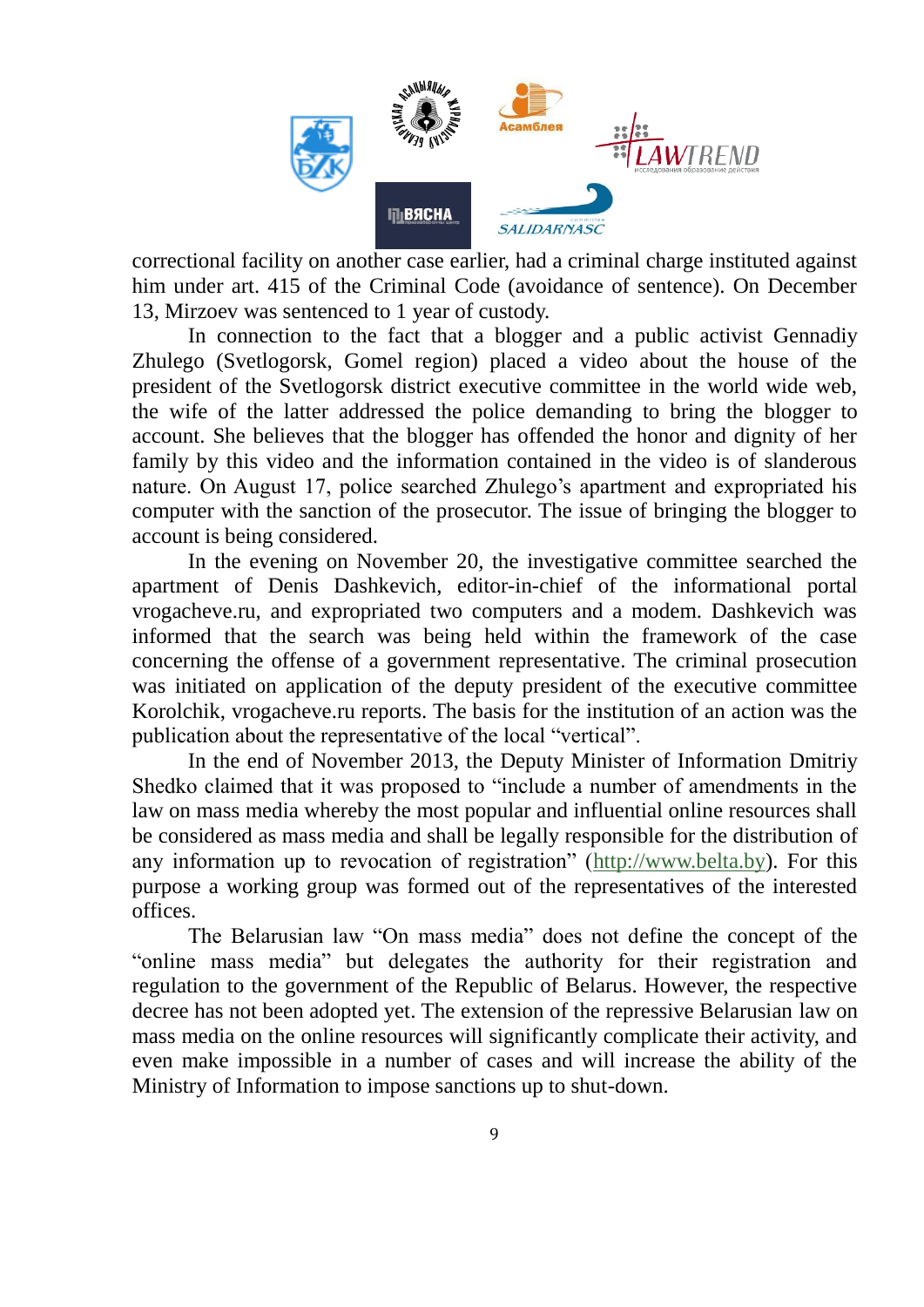

## **Use of the law on extremism prevention to oppress the freedom of expression**

On July 3, the customs officers on the Belarusian-Lithuanian border expropriated 40 copies of the book by Ales Beliatsky, a Belarusian human rights defender sentenced to custody for his human right activism, from a human rights defender Tatiana Reviako. The book of culturological nature called "Consecrated by Belarus" was sent for the inspection in order to detect its reference to extremist materials. The experts did not find any calls for the extremist activity or its promotion in the book by Ales Beliatsky, but considered that "the contents of the book is of expressly tendentious and populist nature" and "may cause damage to the image of the Republic of Belarus". The customs offered Reviako to return the books to Lithuania. The human rights defender appealed against this decision.

On September 14, the customs officers on the Belarusian-Lithuanian border expropriated the book by a Belarusian journalist and political analyst Valeriy Karbalevich "Aleksandr Lukashenko. The political portrait" from the party activist Anatoliy Molochko in order to check it for extremism. The results of the check are unknown.

On September 20, the Ministry of Information of the Republic of Belarus decided to terminate the publisher's license issued to the publishing house "Logvinov". The Ministry named the publication of the photo album "Belarus Press Photo 2011", that had been recognized as the extremist materials in accordance with the decision of the court of Oshmyany district (Grodno region), as the cause. The publishing house "Logvinov", the leader the Belarusian literature publishing, appealed against the decision of the Ministry. On November 18, the Supreme Economic Court dismissed the appeal.

### **FREEDOM OF ASSEMBLY**

During the second half of 2013, the regular prohibitive practice regarding the freedom of peaceful assembly remained. In most of the cases local authorities dismissed the applications for mass events and the participants of the peaceful assemblies not violating the public order were brought to administrative responsibility for participation in such assemblies. There was a tendency for bringing of the participant of the peaceful assemblies, both sanctioned and not, to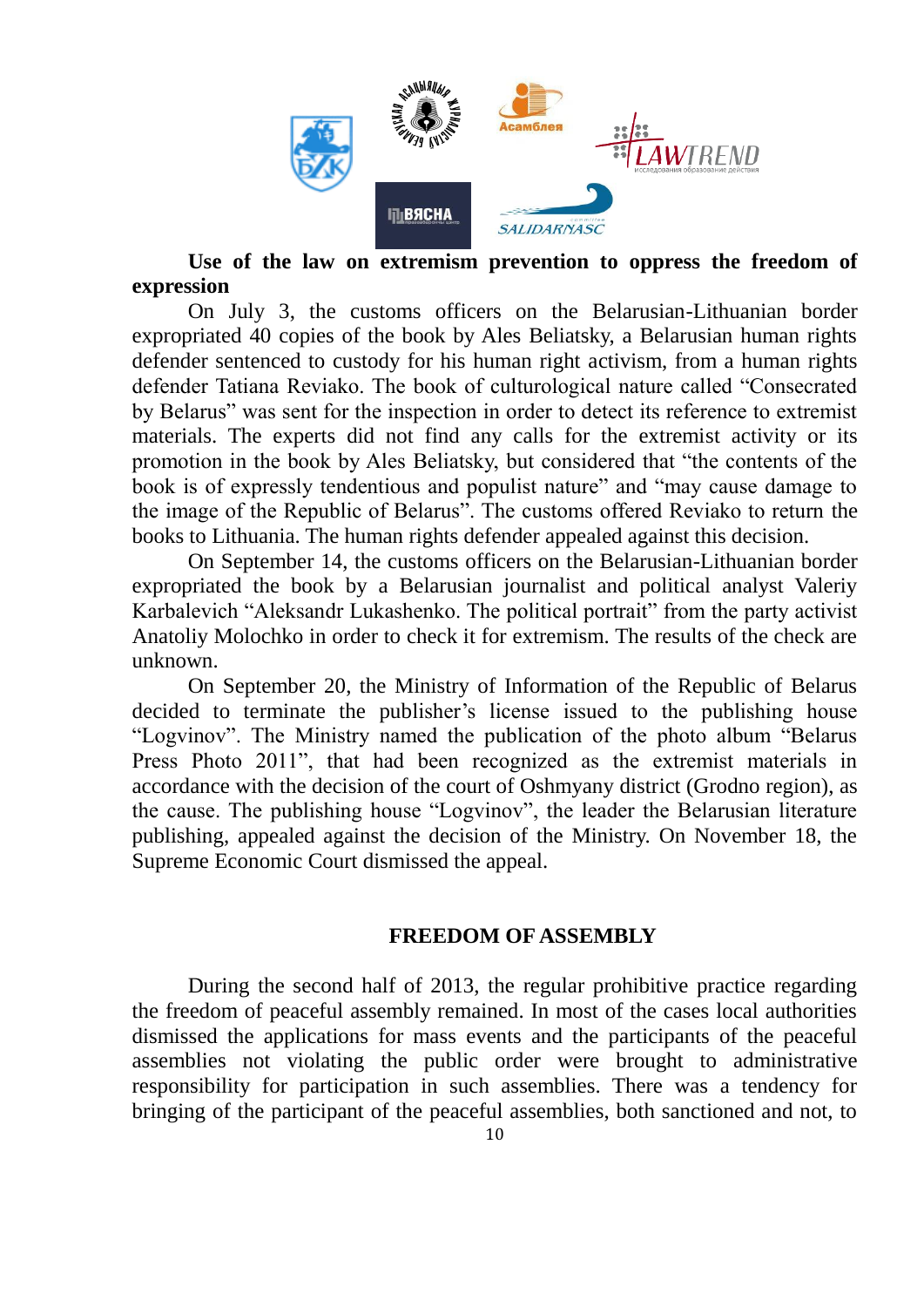

administrative responsibility for the disobedience to the legal demands of the police. At the same time the courts did not study the issue of legality of the police's actions considering such cases. In general, realization of the freedom of assembly is very limited in practice, first of all, due to the imperfection of the effective laws. There are restrictions regarding the location of the assembly, the necessity to pay for the event producers' services, non-specific formulations in the law, etc.

In total, 22 people were brought to administrative responsibility under art. 23.34 of the Administrative Code (violation of the procedure of organization and holding of the mass events) during the period under review. 15 more participants were brought to administrative responsibility under art. 23.4 of the AC (disobedience to the legal instructions or demands of an official on duty). Thus, the total number of the citizen brought to liability for the participation in peaceful assemblies in the indicated period is 37 people.

On July 4, in Mogilev, an activist of the United Civil Party Nikolai Gladyshev held a solitary picket against the deployment of the Russian air base in Belarus. He placed a poster on the fence of the former trade center in the city center saying "No to Russian air bases on the Belarusian land". One and a half hours later the activist was detained on charges of the violation of art. 23.34 of the AC.

On August 5, in Minsk, during the handout of the postcards with the information about the convicted human rights defender Ales Beliatsky, human right defenders Tatiana Reviako and Vladimir Labkovich were detained. They were delivered to the Soviet district DDIA where the records concerning administrative breach of art. 23.34 of the AC were drawn up. On August 6, the judges Pavliuchenko and Federova adjudged that both human right defenders were fined 30 basic values (for more details on this case see section "Administration of justice").

On August 17, about 50 people rode bicycles along Nezavisimosty avenue in Minsk from the city center to the National Library passing through Karl Marx street. The action called "Dandies on bikes". It was organized by the Minsk cyclers from the veloby.net community who had no political objectives. The young people in bright extraordinary clothes rode through the city, danced on the pedestrian street and gladdened the citizens and the city guests with the help of their original and memorable event. The authorities regarded this event as a mass event requiring permission. As a result, the event organizer Irina Biynik had to pay the fine in the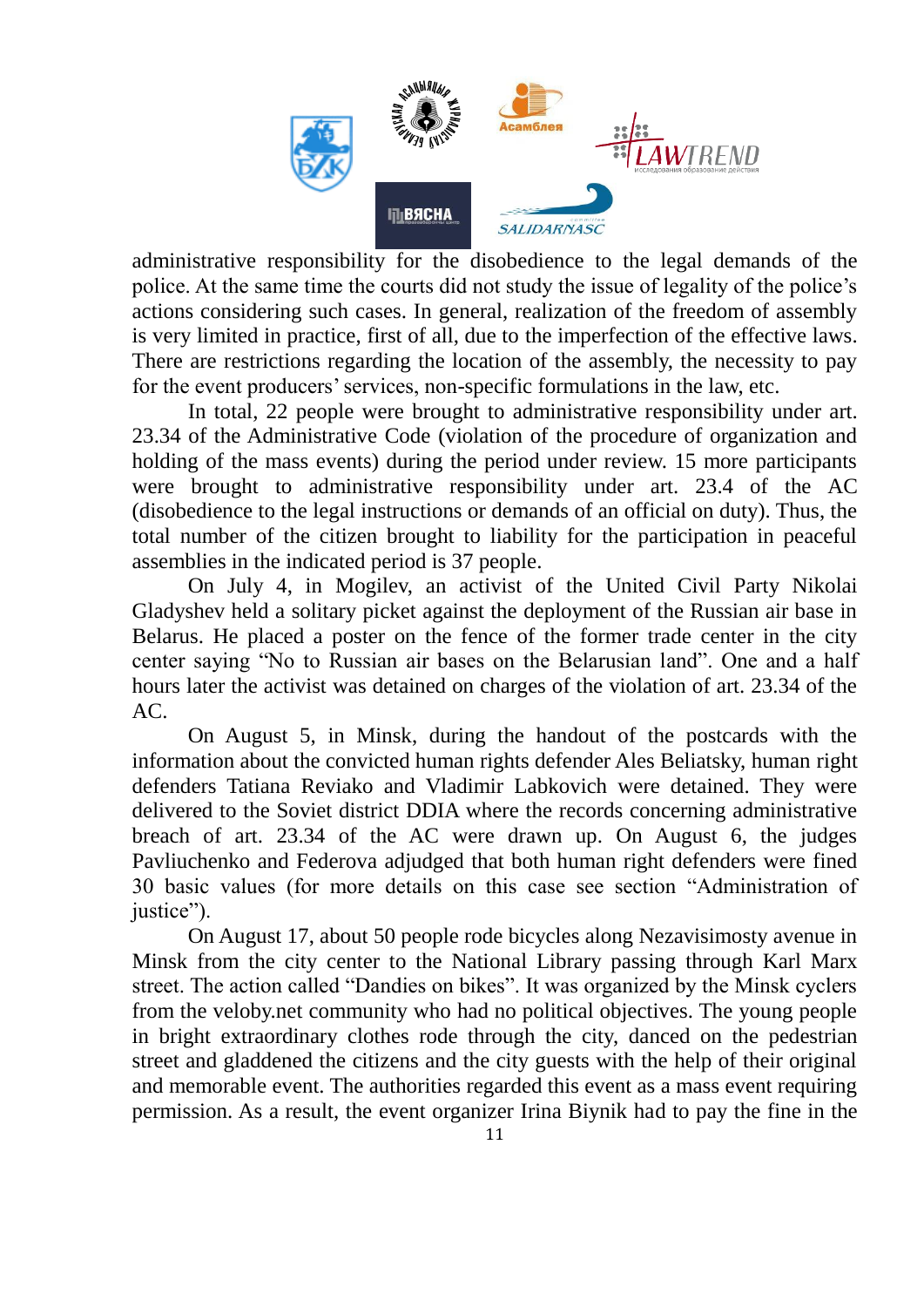

amount of 2 mln rubles under part 2 of the art. 23.34 of the AC.

Such practice continued with the prosecution of the participants of the bicycle run scheduled for the 5<sup>th</sup> of September in Vitebsk. According to the event organizer Vladimir Bulavsky, police, SAI and a representative of the Belarusian Republican Youth Union appeared at the scene. As a result several participants of the failed bicycle run were detained and were fined about 1 basic value (100 thousand Belarusian rubles) for the absence of the rearview mirrors, bells and lights on their bicycles. Therefore, the detention was of selective nature.

On September 14, the relatives and friends of Igor Ptichkin, who died in unexplained circumstances at the Minsk detention center No. 1, were detained while trying to observe a minute's silence by the prison walls. 18 participants of the action, as well as the correspondents of "Radio Svoboda" and "Nasha Niva", were detained. The journalists were released about 3 hours later. On September 16, the action participants Viktor Shabunia, Viktor Kotlianik, Igor Kovalev, Aleksandr Gavrish, Sergey Evmenov, Natalia Voitekhovich, Leonid Yasenovich were fined by the Central district court.

On September 27, Pavel Vinogradov, the leader of "Zmena", the youth wing of the civil campaign "Tell the Truth", was detained in Minsk. The activists of "Zmena" carried out an action on the Yakub Kolas square: they placed pig heads on the benches with the posters calling to release the political prisoners, increase the medical employees' salaries, and refrain from the implementation of the exit duty. On the same day Pavel Vinogradov was sentenced to 15 days of custody under art. 23.34 of the AC as per decision of the judge Kirill Polulekh.

On September 28, four participants of the jogging festival "Challenge Cup", organized in the Belarusian capital on the initiative of the sportswomen Alina Talay and Aleksandra Gerasimenia, were detained. The grounds for the detention were the shirts that the team of the online project Serabranka wanted to wear during the run: the shirts had a portrait of the political prisoner Nikolai Statkevich and the wording "Serebrianka for sports, Belarus and Statkevich" on them. Kirill Zhivolovich, Evgeniy Naporko, Maksim Dubovskiy and Andrey Vislovich were detained and the records were drawn up on them under part 1 art. 23.34 of the AC. The three detained were delivered to the detention center before the court session. On September 30, the judge Viktoria Shabunia fined Kirill Zhivolovich 20 basic values. Evgeniy Naporko (judge Natalia Voitekhovich), Andrei Vislovich (judge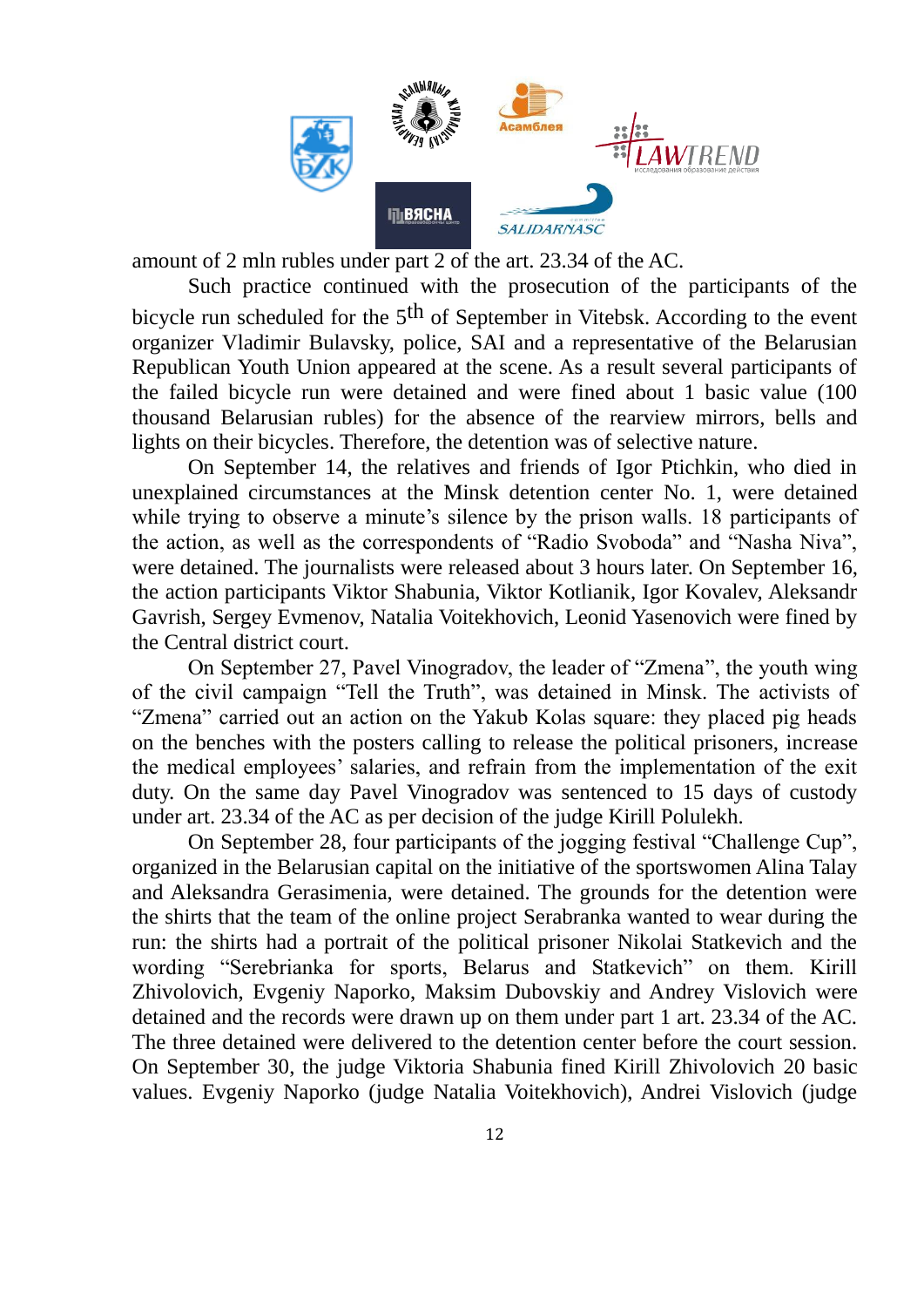

Alesandr Yanuchikhin) and Maksim Dubovskiy were fined the same amouts. The court sessions were held in camera, journalists and human right defenders were not allowed to enter the room.

On November 3, a resident of Gomel, oppositional activist Yuri Rubtsov was detained in Minks after the action "Dziady". He was wearing a shirt saying "Lukashenko, go away". On November 4, the court of the Soviet District of Minsk sentenced him to 3 days of administrative arrest. The Judge Dmitriy Pavliuchenko adjudged the activist guilty of disobedience to the orders of the police officers, art. 23.4 of the AC. The witnesses from the police who had detained Rubtsov explained that he had refused their demand to get in the car which was regarded as "disobedience". On November 8, Yuri Rubtsov sent a complaint of an illegal administrative arrest to the Minsk City Court.

On November 6 the police officers detained 9 people who came to the detention center on Okrestina street to meet Yuri Rubtsov who had been arrested for 3 days after the protest action in Kuropaty. The detained were Leonid Kulakov, Marina Titova, Olga Nikolaichik, Pavel Vinogradov, Oksana Stepanova, Yuri Rubtsov, Yulia Sokolova, freelance journalist Anastasia Reznikova and the journalist of "Novy Chas" Viacheslav Peshko. At the Moscow District DDIA they had their personal belongings examined and the passport information written down. They were detained for three hours and then released.

On the same day, the leader of the "Malady Front" Dmitriy Dashkvich was detained near the city department store in Minsk while collecting signatures in favor of renaming Lenin street into the historical Frantsiskanskaya street. The signatures were collected within the framework of the decommunization campaign declared by the Malady Front. On the same day the judge of the Central District Court Valeriy Yesman considered the activist's record on disobedience to the legal demands of the police and decided to arrest Dashkevich for 3 days.

On November 8, the record under art. 23.34 of the AC was drawn up on deputy chairman of the UCP Vasiliy Poliakov for the participation in the action in memory of the victims of Stalin's repressions that took place in Gomel on November 3. On November 13, the judge Sergey Novikov (Novobelitskoy Court of Gomel) fined him 35 base values.

On November 10, the funeral procession and protest action took place in Loshitskiy Yar in Minsk. The action organized by CCP-BPF was attended by 70 people. During the event, the police detained a resident of the Stolbtsy region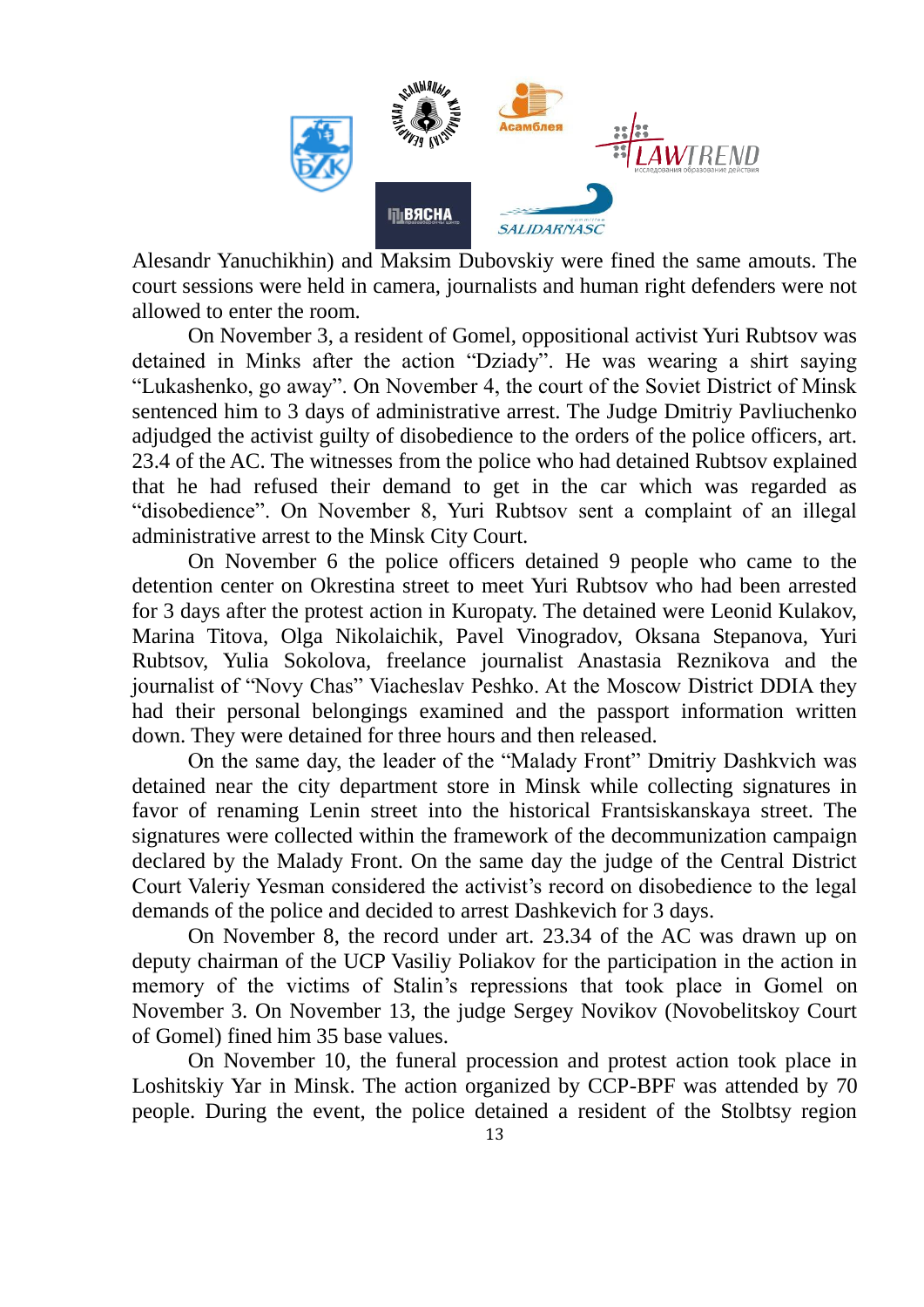

Leonid Smovzh, who came to the action wearing a shirt saying "Belarus without dictatorship". On November 11, the judge NadezhdaNovitskaya adjudged Smovzh guilty of insubordination to the police (art. 23.4 of the AC) at the Leninsky District Court of Minsk and sentenced him to 5 days of administrative arrest.

On the same day, at the office of the civil campaign "Tell the Truth" in Polotsk, the police officers detained 5 activists of the Polotsk Democratic Powers Coalition: Yuri Belsky, Anton Yasinovich, Anatoliy Prokopenko, Oleg Kraiko, Yevgeny Vilsky. They were told that the meeting was taking place in the nonworking hours and was disturbing the residents. All detained were delivered to the Polotsk DDIA and released 2 hours later after giving the evidence.

On the evening of November 13, Zhanna Ptichkina, the mother of Igor Ptichkin was delivered to the Moscow District Court of Minsk. She was detained by the police officers and the unknown persons in civilian dress at home on charges of avoidance of appearing in the court on the administrative case concerning the picket carried on the September 14. On that day the relatives of Igor Ptichkin and other citizens who did not believe the official version of his death wanted to lay flowers by the walls of the detention center in his memory. 18 people were detained. The human rights defender Andrei Bondarenko was prosecuted on the same charges together with Zhanna Ptichkina. They requested a lawyer. The judge Evgeniy Khatkevich satisfied their request and postponed the proceeding until the next day. On November 14, the judge considered Zhanna Ptichkina guilty of participation in the unsanctioned mass event and adjudged a warning. Andrey Bondarenko was sentenced to 5 days of administrative arrest (judge Tatiana Motyl). On the same day the Moscow district court adjudged 5 days of arrest to another participant of the action, Aleksandr Danilov.

On November 23, the police officers broke into the House of Culture in Kozlovichi village (Slutsk district) where a show of the film about the Slutsk armed uprising of 1920 had to be held. The police officer Dmitriy Shkliarevskiy explained that the event organizer Zinaida Timoshek "had no sanctions for the meeting". The police officers split into the groups of three people and interrogated the present for over two hours in the premises of the House of Culture. Some of the police officers stood in the room doors to accompany the present to the interrogations and not let anyone escape. The law enforcement officials asked the people whether the meeting had any political aspect. The historian Nina Stuzhinskaya was invited from Minsk. She planned to show the film "40 Days of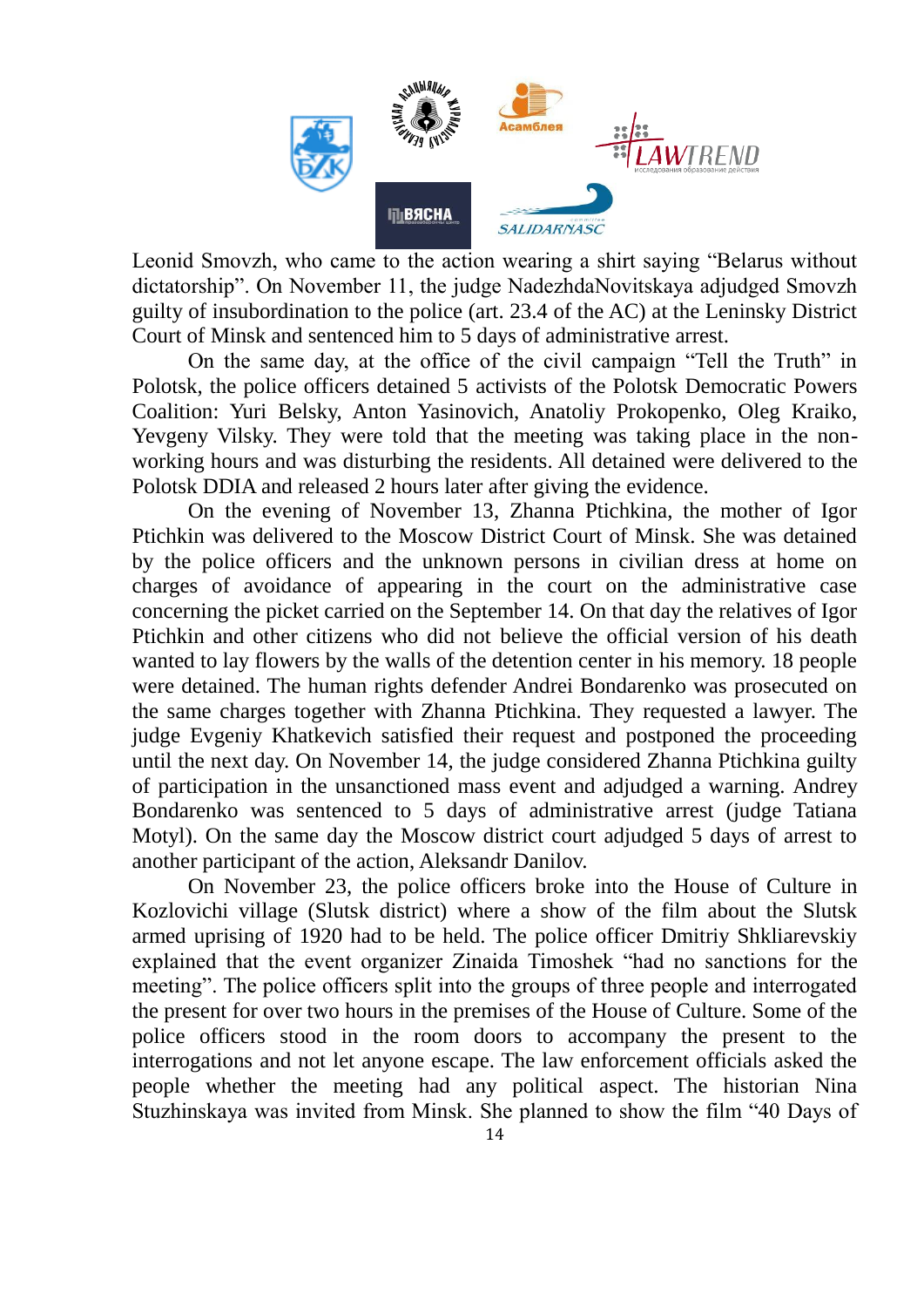

the Peasant Republic". Nina Stuzhinskaya is one of the creators of this film that had already been shown on ONT. A record was drawn on Zinaida Timoshek under art. 23.34 of the AC. Later she was considered guilty of the violation of the law "On mass events" and fined 20 basic values under art. 23.34 of the AC.

On November 24, a picket against the deployment of the foreign military bases on the territory of Belarus was held in Khotimsk (Mogilev region). The activists of the BPF, civil campaign "Tell the Truth" and the movement For Freedom were among its participants. The action was sanctioned by the local authorities and lasted for one hour in the town center near the district house of culture. The event participants were handing out informational materials to the passers-by, were helding white-red-white flags in their hands, as well as the flags of BPF and the campaign "Tell the Truth". The police did not detain the organizers or participants either during or after the action. Thus, the Khotimsk Executive Committee became the only authority in the country that sanctioned a picket against the deployment of the foreign military bases and objects in Belarus, though the positive decision was made only after the  $4<sup>th</sup>$  application of the local activists.

It should also be noted that during the period under review the applications for holding of pickets against the foreign military bases were filed by the activists of different political parties and public organizations in Mogilev, Slonim, Baranovichi, Vitebsk, Belynichi, Bykhov. It gives us the grounds to speak about the entire protest campaign against the plans of the Russian military presence in Belarus voiced at the state level. However, authorities of all of the listed towns refused to allow the pickets. On September 8, the activist Yuri Novikov carried out a non-sanctioned action for the collection of signatures under the statement "No to military bases on the Belarusian land" in the center of Mogilev for which he fined Br5.85 million.

On December 10, on the International Human Rights Day, 2 pickets were carried out in Brest. They were organized by the human rights defender Vladimir Velichkin and the local activist Zinaida Mikhnik. Up to 15 people participated in either picket. The events, permitted by the local authorities were dedicated to the 65th anniversary of the Universal Declaration of Human Rights. Apart from the Brest human rights defenders, human rights defenders and activists of Grodno, Soligorsk, Baranovichi, Vitebsk and Byaroza also applied for permission to carry out a picket, but none of the applications were approved by the local authorities.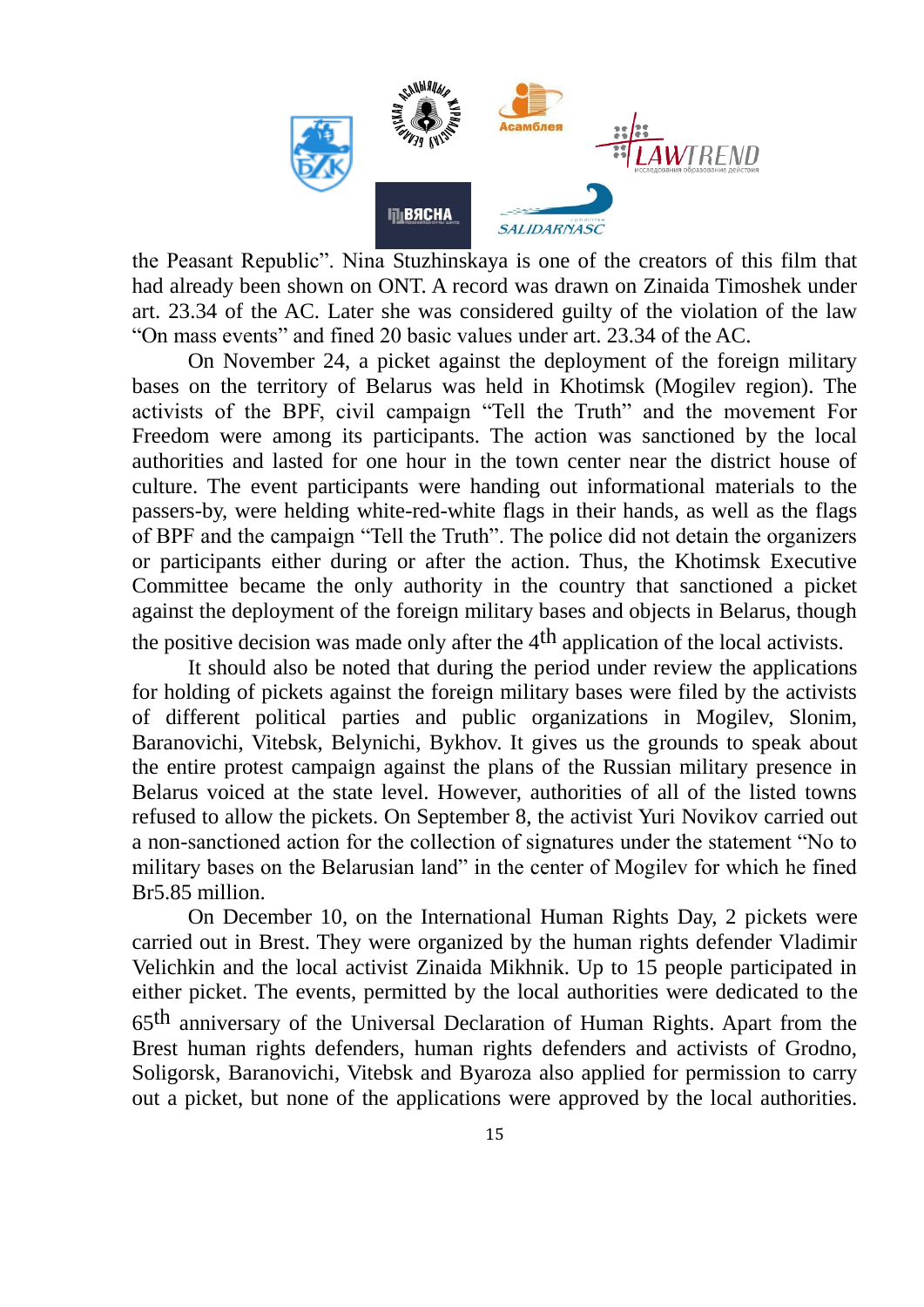

The Minsk gay pride timed to the International Human Rights Day by the activists of the human rights project "Gay Belarus" was not allowed again.

On December 20 and 27, the protest actions against the introduction of the state duty on cars from January 1, 2014, were held in Minsk. The calls for participation were being spread via the social networks, the permission was not applied for. The organizers called the car drivers to beep while driving along the Nezavisimosti avenue, and also to stop the vehicle in the car flow turning on the alarm signaling. On the eve of the action, the SAI threatened the car drivers with fines, forced car evacuation and criminal liability for traffic blocking. The observers became aware of 6 participants who were detained administratively before the court from December 20 till December 23; two of them were sentenced to administrative arrest (5 and 12 days). Also the facts of car expropriation from the action participants and mass penalization for beeping and groundless stops and turning on the alarm signaling became known. On the eve of the action on December 27, around 4 pm, December 26, Dmitriy Polienko, the organizer of the action group in "Vk.com" was preventively arrested and sentenced to 15 days of custody.

### **FREEDOM OF ASSOCIATION AND THE STATUS OF NON-GOVERNMENTAL ORGANIZATIONS IN BELARUS**

Regardless of the number of legislative acts adopted in the second half of 2013 concerning the interests of the non-commercial organizations, the regulatory environment around them did not changed in general. The same negative trends preserved at the level of law enforcement during the period in review, and their intensity has not changed.

The law "On amendments and supplements to certain laws of the Republic of Belarus concerning the activity of political parties and other public associations" was adopted at the second reading on October 2, 2013, and signed by the President on November 4. The law was developed in accordance with the plan of preparation of the draft laws for 2012 approved by the Decree of the President of the Republic of Belarus dated January 9, 2012 No. 21. This law becomes effective on February 20, 2014.

Among the positive novels of this law we should name the mitigation of the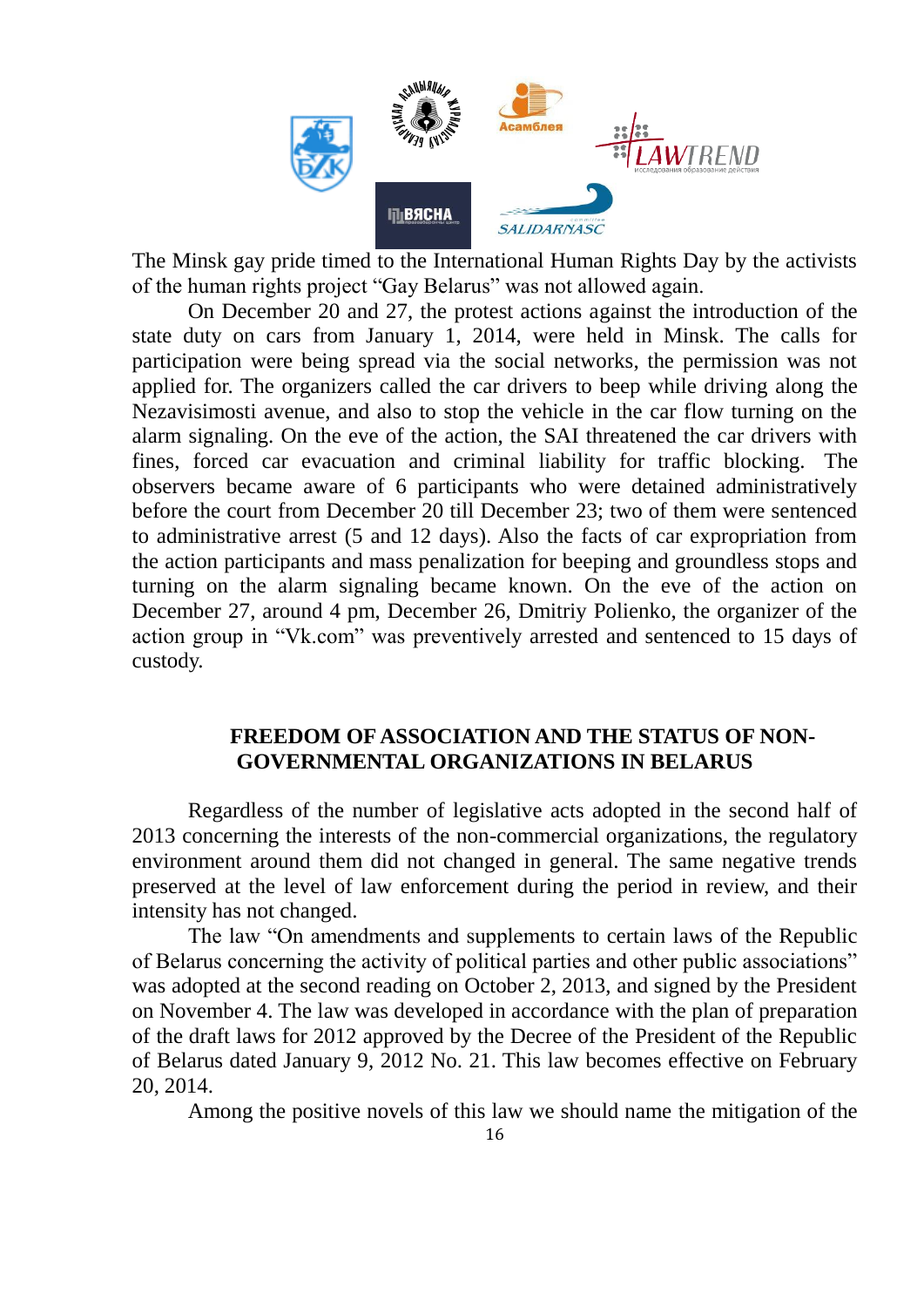

representation criterion for the establishers upon the creation of the republican and local public associations. Thus, creation of a republican association requires, in accordance with the effective law, 50 establishers. But if the effective law prescribes the existence of at least 10 establishers from 4 regions and Minsk, the law provides the possibility of presence of 1 establisher from 1 region. Also the law slightly reduces the list of the registration documents, simplifies the liquidation procedure, specifies some issues of registration of branches of the international public associations and introduces some other technical improvements.

At the same time it provides additional grounds for liquidation of public associations - non-submission of the annual reports required by law to the registering authority for three years in a row.

Despite of the fact that the law was aimed directly at the non-commercial organizations, it was developed without any broad debate with them. The proposals on the draft law sent by the Legal Transformation Center to the parliament were acknowledged as inappropriate. The initiative of 25 non-governmental organizations to hold special parliamentary hearings concerning the improvement of the law on non-commercial organizations filed on July 16 was also considered inappropriate.

The amendments to the law "On social service", prepared with the participation of the public and establishing the state funding mechanism for noncommercial organizations by means of the state social order and the purchase of the services of the NGOs that became effective in the first half of 2013, have not started working in the full measure yet. This novel may potentially lead to positive changes in the funding of some social organizations in the future, but the developed mechanisms of implementation of this norm are aimed at the restriction of the circle of subjects that this mechanism will be available to.

The practice of random rejections to register public associations continues. The registration of the Minsk City Public Association "Russian World" was rejected again, and so was a number on regional structures of the Belarusian Christian Democracy that became desperate t register in the form of a party, and tried to legalize its activity as regional public associations. Registration of Mogilev city public association "Center of Urban Initiatives" and a number of others were refused too. Under the impact of this factor the number of Belarusian NGOs that register in the neighboring countries (Lithuania, Poland, etc.) and partially move their activity there steadily increases.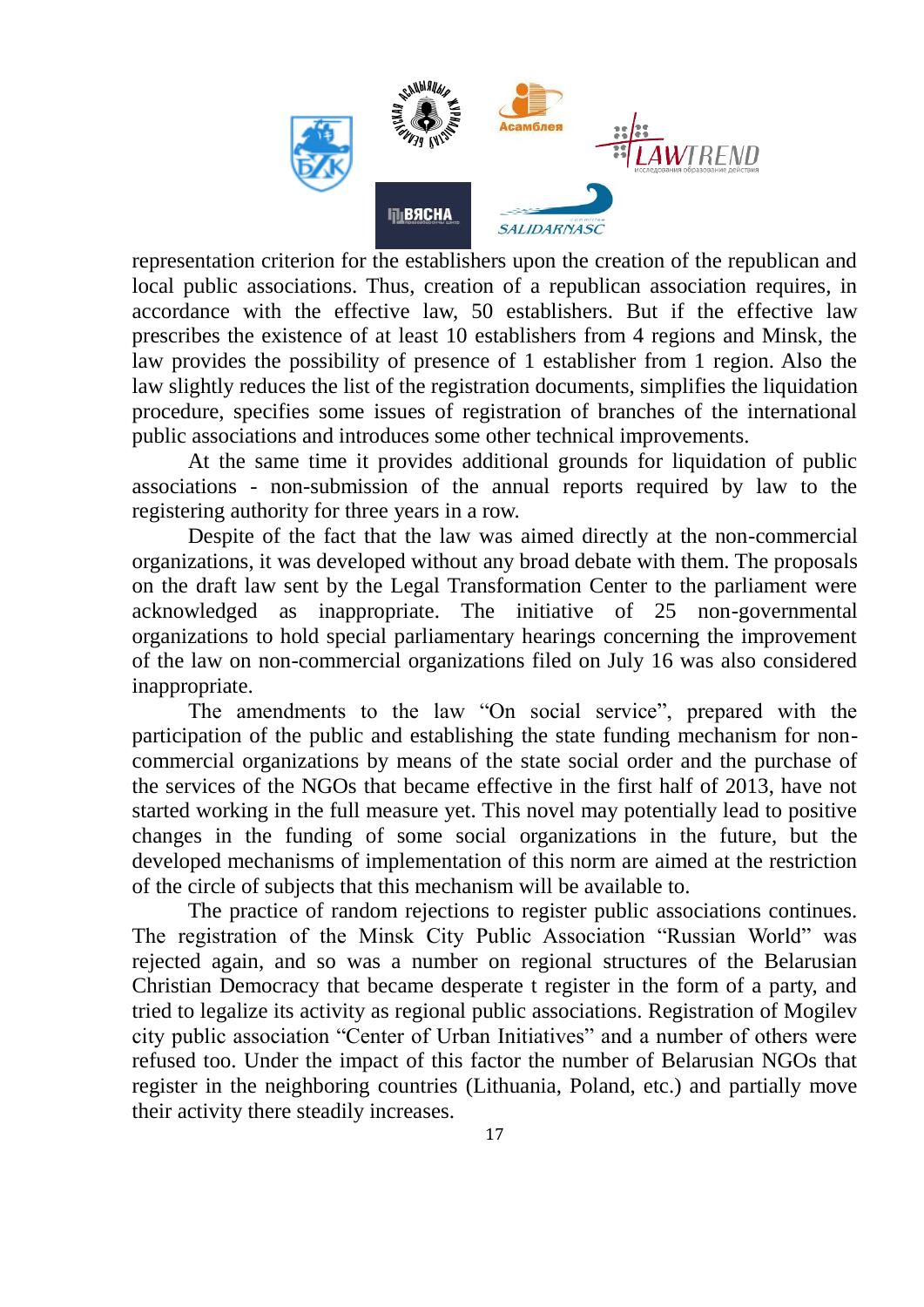

At the same time, about 30 new public associations have been registered during the indicated period. Practically half of them deal with sports, some are of ecological, cultural and social nature of activity, and 4 organizations are charity funds.

Prosecution of non-registered associations specified in the first half of 2013 did not progressed. The action initiated under art. 193-1 of the CC against the resident of the Schuchinskiy district Aleksey Schedrov was withdrawn in September, 2013 after his organization was registered as an institution.

The requirement to possess office premises in an administrative building remains a serious problem for many non-commercial organizations, because a significant part of the office stock is either owned by the state and the local authorities or is a private property of the entrepreneurs who easily give in to the authority's pressure. This problem worsened in 2013 when the list of public unions and funds entitled to preferential rent rates when leasing state-owned premises was significantly shortened. As a result, some organizations lost their premises. That fact, in turn, may entail application of sanctions against them.

On December 31, in Slonim (Grodno region), despite the effective lease agreement, a non-governmental newspaper "Gazeta Slonimskaya" and a private establishment "Shegomedkonsult" were evicted from the occupied premises. The claims of the fire inspectorate were named as the reason. "Gazeta Slonimskaya" has to change its office for the fourth time in 16 years. The establisher of "Shegomedkonsult" Ivan Shega links the eviction of both organizations to the fact that he started receiving citizens on social and medical matters in his office during the second half of 2013.

On November 1, the leader of the Ukrainians' Union "Kobzar" Nikolai Chernous filed a claim to the Brest Regional Court against the decision of the court of Baranovichi district and the town of Baranovichi dated October 24, 2013, whereby he tried to get premises for public association of the Ukrainians of Baranovichi "Kobzar". Nikolai Chernous claimed that the local officials have complicated the lease of premises and create artificial obstacles for nongovernmental public organizations. The judge Nikolai Selmanovich dismissed his claim and recognized that the executive committee acted according to the law.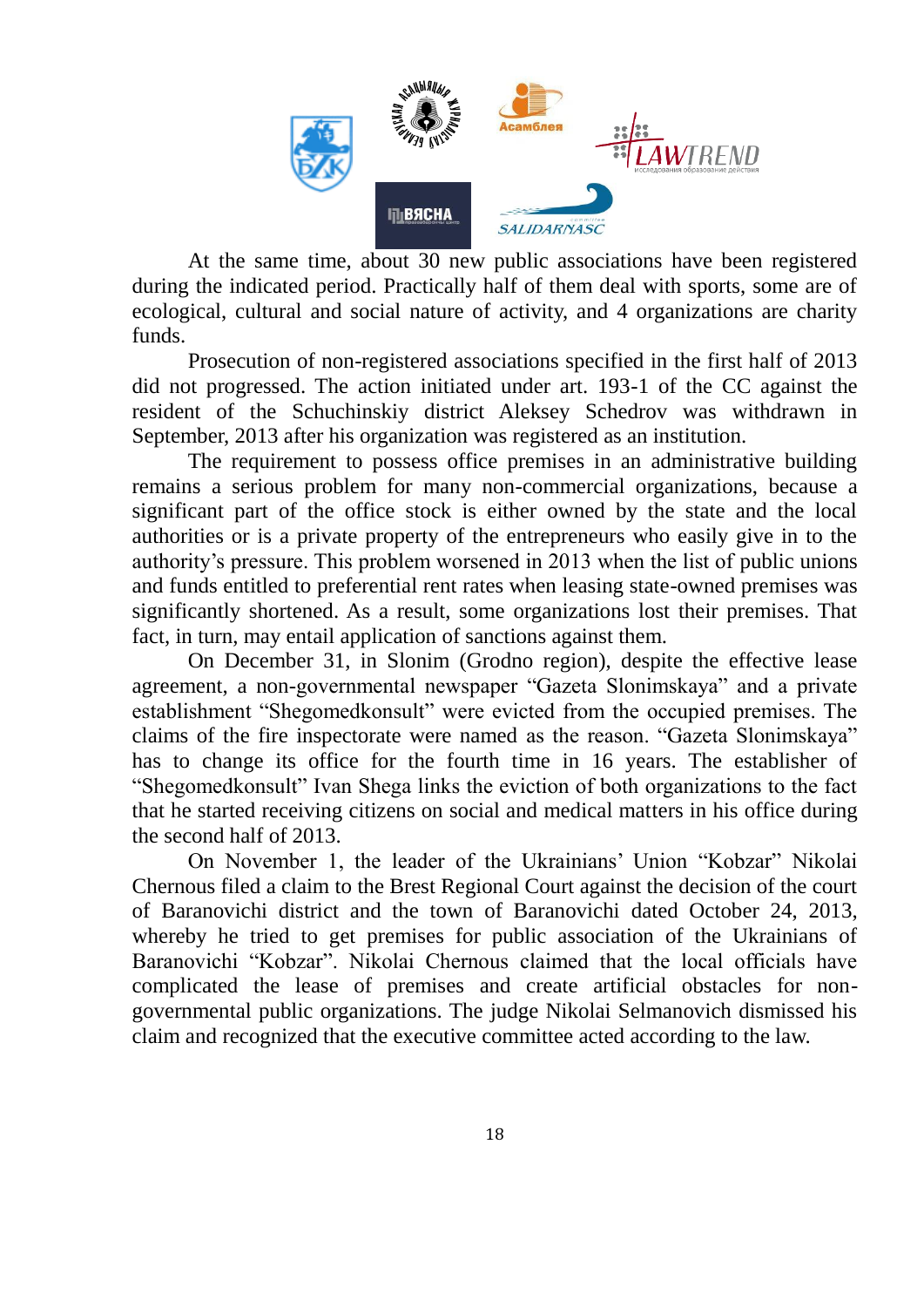

#### **ADMINISTRATION OF JUSTICE**

During the indicated period the courts continued to demonstrate their dependence on the executive authorities. The politically motivated processes were accompanied by gross breaches of the international standards in the area of administration of justice and the norms of the national law. As a positive moment we can specify some cases of reversal of the judgments by superior courts in connection with the committed procedural violations. The cases when judges returned the administrative case materials concerning political and public activists for further investigation are also quite frequent. At the same time it should be noted that such cases always ended with passing of a judgment of guilty.

There are some positive changes in the law concerning the administration of justice. On November 29, 2013 the President's Decree No. 6 "On the improvement of the judicial system of the Republic of Belarus" was adopted. As the Decree preamble states, it was adopted with the purpose of improvement of the judicial system of the Republic of Belarus, ensuring the unity of the court practice, improvement of administration of justice, further development of the courts judges' specializations and during the proceedings, improvement of the material and technical and staff supply of the courts. In accordance with the Decree No. 6 the Supreme Court and Supreme Economic Court are subject to integration from January 1, 2014 forming a single supreme court dealing with civil, criminal, administrative and economic cases – the Supreme Court that would be heading the system of the courts of general jurisdiction in the Republic of Belarus. From July 1, 2014, the military courts system will also be abolished. The cases concerning the military personnel will be transferred to the general courts. Organizational, material and technical and staff supply of the courts of general jurisdiction, organizational, material and technical support of the judges' community will be transferred from the Ministry of Justice to the Supreme Court.

On December 20, the Plenum of the Supreme Court of the Republic of Belarus adopted the decree "On ensuring publicity when administering justice and distributing information about the work of the courts".

The decree touches on the following problem questions[3]: a) groundless restriction of the citizens' access to court rooms; b) audio, photo and video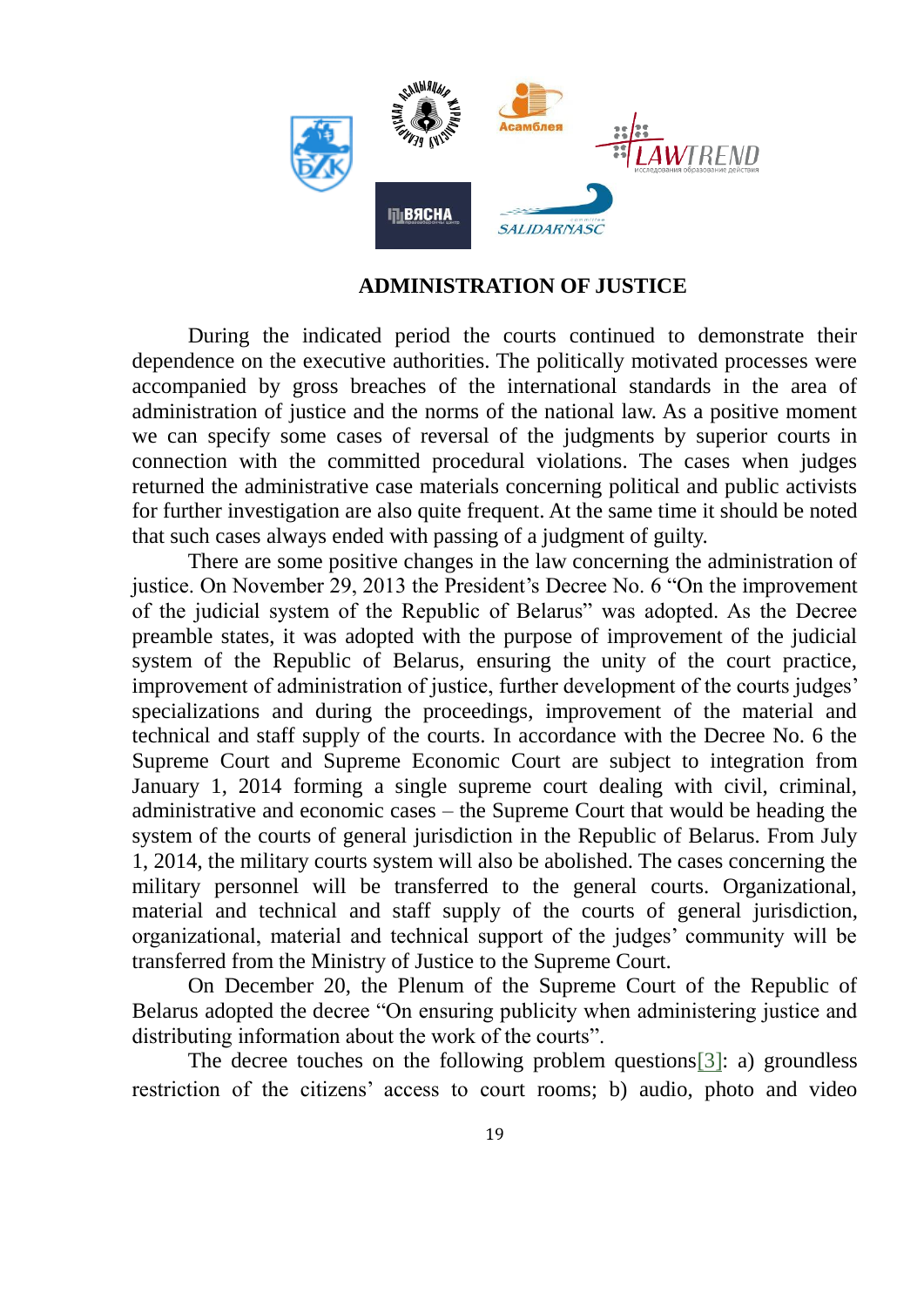

recording of the trial proceedings by the attendants; c) carrying out court sessions in camera and the necessity of specific ground for it; d) distribution of the timely, objective and accurate information about the courts' work. The most significant judicial processes during the period in review were the following ones:

- 1) Administrative cases regarding political and social activists;
- 2) Criminal cases where capital punishment was passed;
- 3) Igor Postnov's case on forced psychiatric hospitalization;

4) Cases of the former political prisoners on the breach of the preventive surveillance order;

5) Andrey Gaidukov's espionage case.

1. Administrative cases regarding political and social activists

The practice of bringing of the political and social activists to administrative responsibility remained intact. In most of the cases, the court considered the administrative cases prescribed by art. 17.1 and 23.34 of the AC. The processes were held with gross breaches of the standards of fair judicial proceedings. In most of the cases only the law enforcement officials testified. Some court sessions actually were held in camera, for example the case of the journalists Kirill Zhivolovich, Evgeniy Naporko, Andrey Vislovich and Maksim Dubovskiy detained at the Minsk jogging festival "Challenge Cup".

In some cases, as, for example, when the considering the cases of the human rights defenders Tatiana Reviako, Vladimir Labkovich and Andrey Bondarenko, or activists of the national Bolshevik movement Dmitriy Palienko and Evgeniy Kontush, the judges sent back the administrative case materials in connection with the breaches committed by the police officers when making police records. However, in all of the listed cases the judges sentenced the defendants to the administrative prosecution.

2. Criminal cases where capital punishment was passed.

On September 17, the Supreme Court considered the cassation appeal filed by Pavel Seliun sentenced to death by the Grodno Regional Court in June, 2013. The appeal was considered by the criminal judicial board of the Supreme Court under the chairmanship of the deputy chairman of the Supreme Court Valeriy Kalinkovich. The judicial board decided to confirm the sentence.

On October 18, the criminal judicial board of the Supreme Court considered the cassation appeal of Aleksandr Grunov who had been sentenced to death by the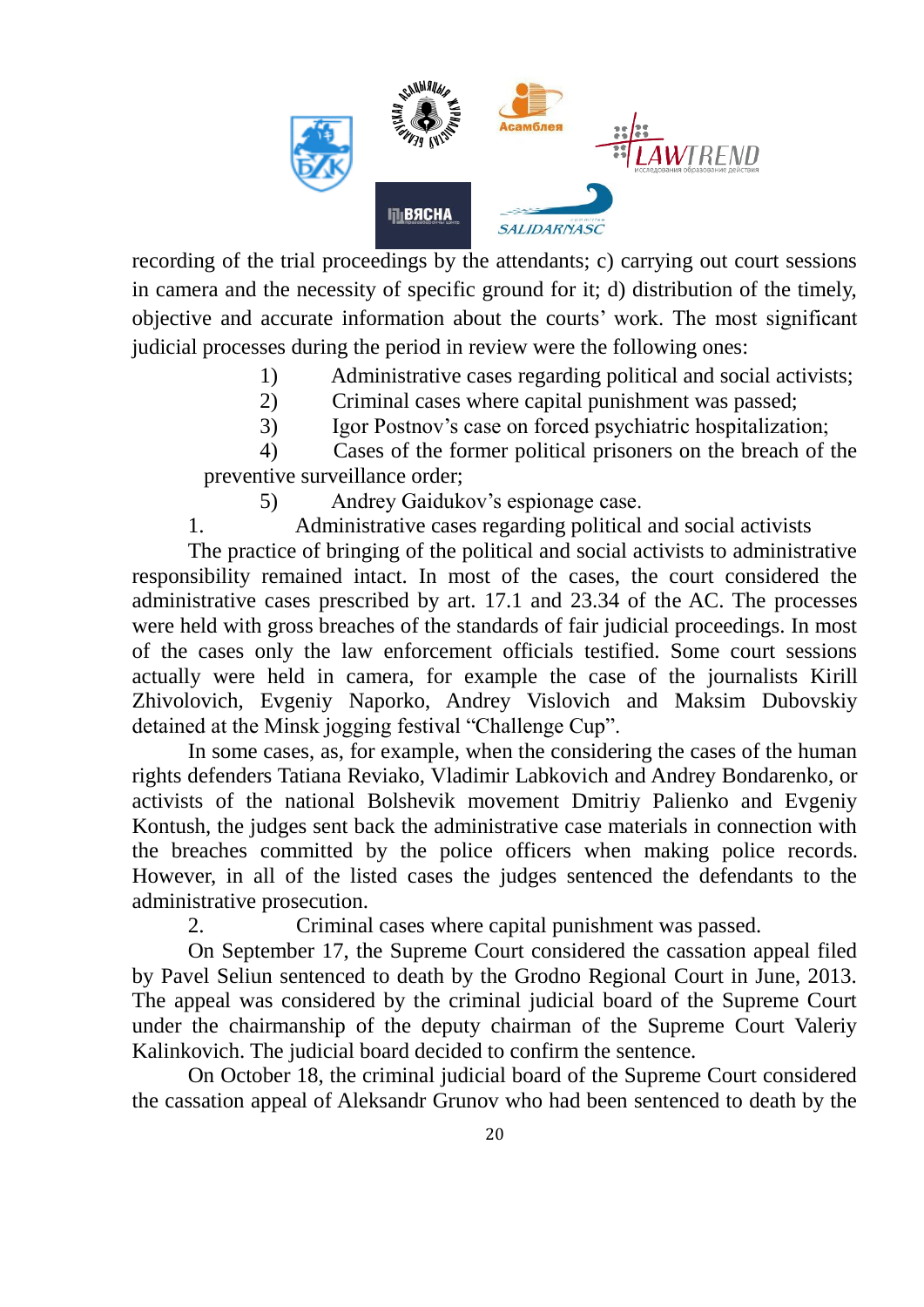

Gomel Regional Court. The convict's defender Sergey Krasnov emphasized that the criminal law of Belarus prescribes punitive measures other that capital punishment, such as imprisonment for eight to twenty five years or life sentence. The defender also presented a number of breaches of the criminal procedure ignored by the first instance court to the judicial board. In particular, the lawyer told that the presumption of innocence of his client, the principle of equality of the parties and the competitive judicial process were breached, and noted the existence of contradictions related to the psychological and psychiatric examination of Grunov. Moreover, the defender noted that Grunov had been already kept in a single cell for the persons sentenced to death at the detention center of DIA of Gomel regional executive committee before the judgment came into effect, where he was made to wear clothes with the inscription "CP" (capital punishment), thus he was facing the treatment, according to the defender, "as if the outcome of the case and his fate have already been predetermined". No October 22, Aleksander Grunov's sentence was reversed and the case was returned for the new judicial proceeding.

On October 26, the new consideration of Aleksandr Grunov's case began in the Gomel Regional Court. It should be noted that the case had a large public resonance, especially after the President Aleksander Lukashenko instructed the General Prosecutor's Office and the Supreme Court to deal with the resonance cases such as the cruel murder of a girl in Gomel more thoroughly at his meeting with the General Prosecutor Aleksander Koniuk: "If you, a bastard and a scum, go and commit a crime not for the first time, if you kill a person, what right do you have to live on this earth? I am not blood-minded, but the vengeance and the punishment must be proper. You should control that. Otherwise we will never put things back in order and never lower this temperature in the society. As for grave crimes and felony: if you are guilty you should answer for it with no holds barred"[4]. On December 24, the criminal judicial council of Gomel regional court brought in the verdict of guilty and sentenced him to be shot. Under such circumstances, taking into consideration serious dependency of the judges on the executive power, and to a larger degree, on the President who appoints judges by his decrees, one can say about the undermining of the most important principle of a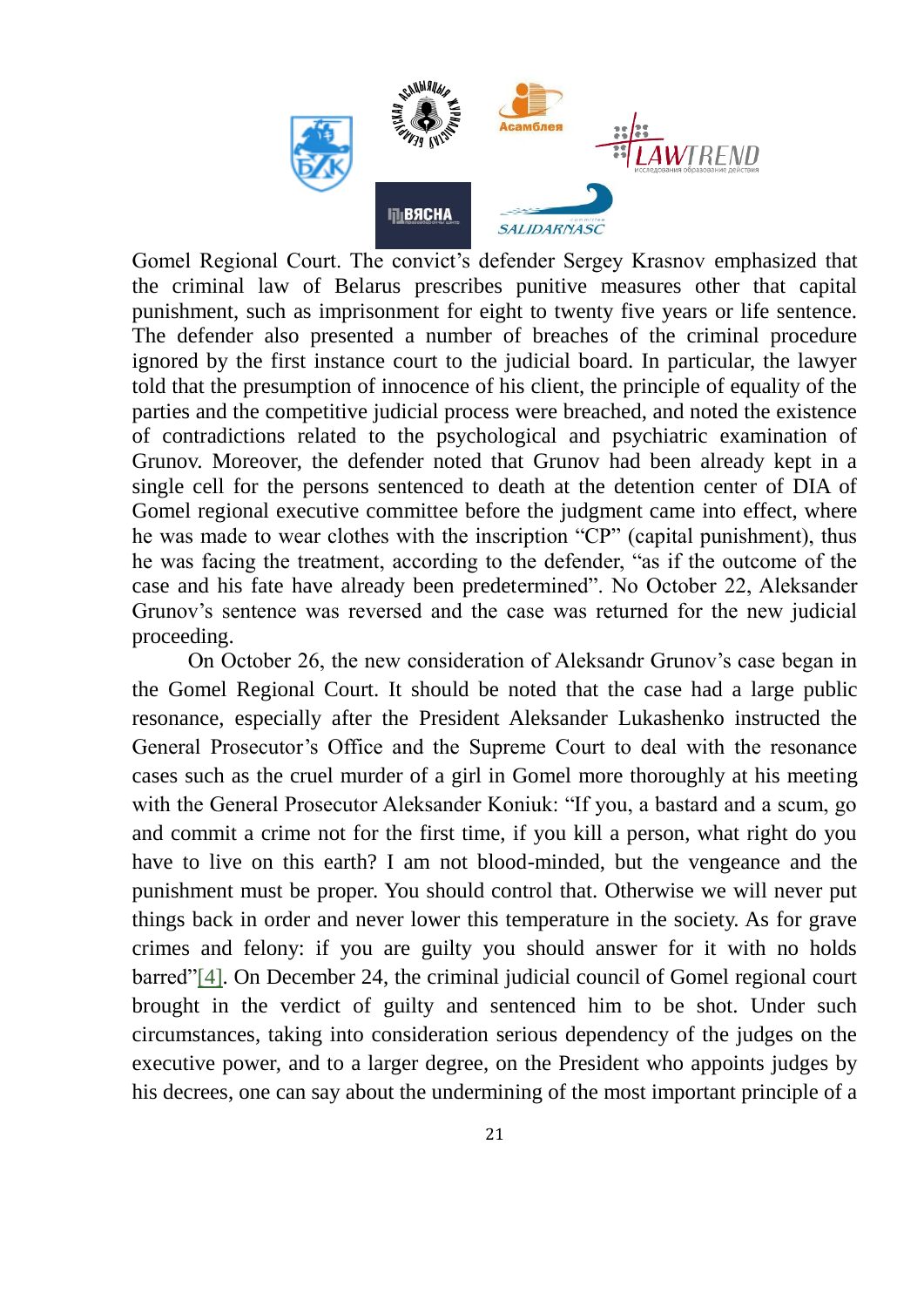

fair judicial proceeding – the principle of the judges' independence during the consideration of a case.

3. Igor Postnov's case on the forced psychiatric hospitalization

On August 21, 2013, the Vitebsk District Court of the Vitebsk region satisfied in camera the application of the Vitebsk regional clinical center of psychiatry and narcology for the involuntary hospitalization and treatment of Igor Postnov. The case was considered in Postnov's absence. At the same time the court decision did not contain any sufficient justification of his inability to participate in the proceeding, but a formal justification prescribed by chapter 4 of art. 391 of the Civil Procedure Code, according to which the case can be considered in the absence of a citizen due to his health condition. The court did not regard the fact that the involuntary hospitalization and treatment were applied to Igor Postnov after he had expressed his critical opinion of the state of healthcare in the Vitebsk region, specifying the law violations on the part of the directors of the healthcare facilities, and, in particular, the president of the Vitebsk regional executive committee, Aleksandr Kosinets. Moreover, the appeal to court for the involuntary hospitalization was filed by the head doctor of the Vitebsk regional clinical center of psychiatry and narcology whose actions, among others, were the objects of Igor Postnov's criticism.

On September 12, the cassation appeal against the court decision on the involuntary hospitalization was considered in the Vitebsk Regional Court. Despite of the breaches committed during the case consideration in the court of the first instance, the civil judicial board of the Vitebsk Regional Court confirmed the decision of the Vitebsk district court on the involuntary hospitalization of Igor Postnov. At the same time, the proceeding was also held in camera, the journalists and human rights defenders were not allowed in the court room.

4. Cases of the former political prisoners on the breach of the preventive surveillance procedure.

On August 20 the judge of Pervomaiskiy district of Minsk Leonid Yarmolenko adjudged Vladimir Eremenok guilty of the breach of the preventive surveillance requirements (art. 421 of the CC) and adjudged a punishment in the form of 3 months of arrest (the state prosecutor requested 6 months of arrest). The lawyer noticed the multiple breaches committed during the investigation. Thus, the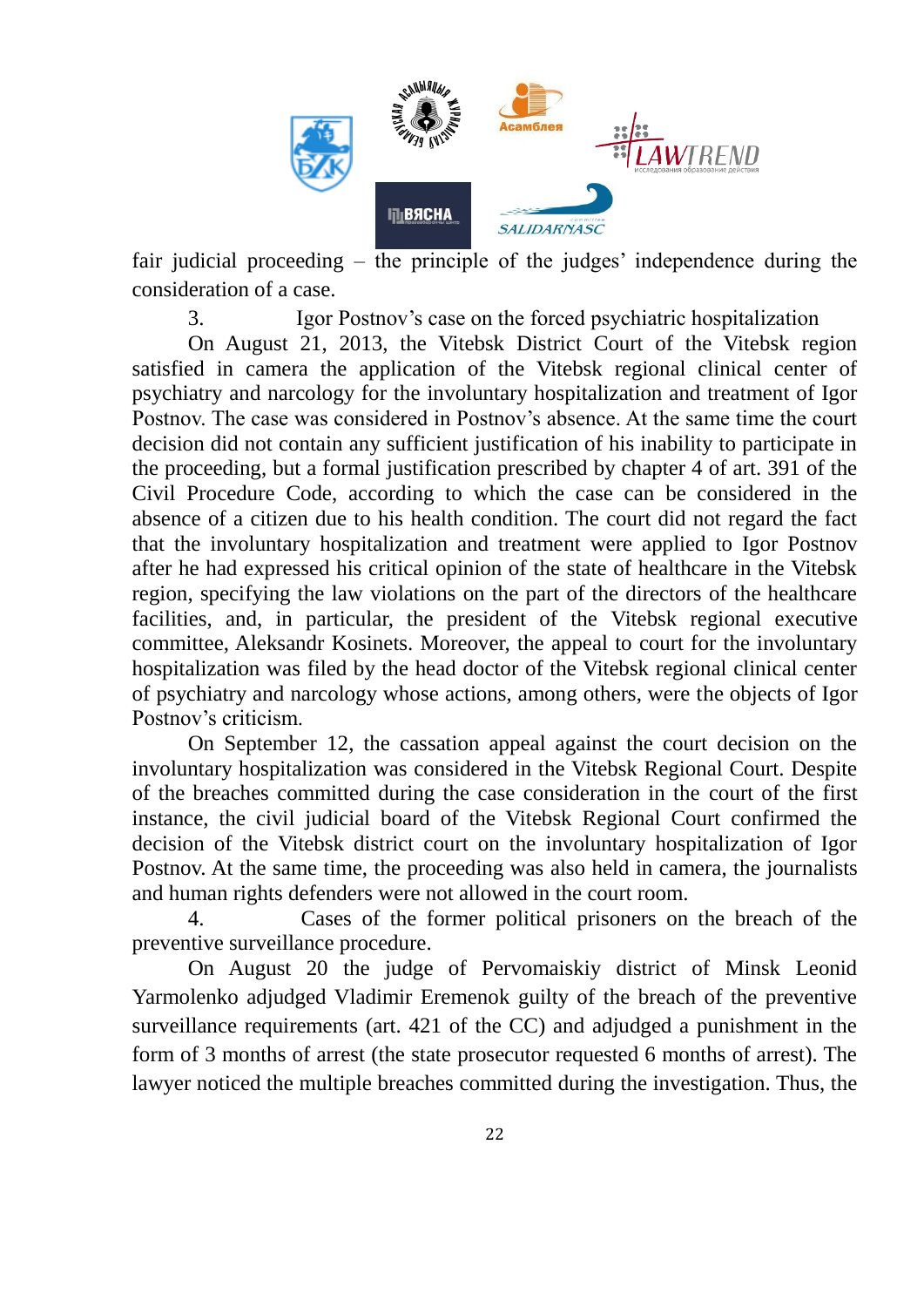

decision of the Investigating Committee to bring a criminal action was issued on May 24, while the IC only received and registered the case files on May 27. Two reports that served as the main evidence of the breach of the preventive surveillance rules were not registered at all. The lawyer also noted that the state prosecution did not bother to find out the causes of Vladimir Eremenok's absence at home during the checks. The human rights defense center "Vesna" regarded Vladimir Eremenok's sentence as "politically motivated in order to prevent or stop his further social and political activity, and oppressive in regard to such activity. Vladimir Eremenok's sentence is the direct consequence of his sentence to 3 years of custody for the participation in the protest action after the presidential elections on December 19, 2010"[5]. On November 12, Minsk City Court confirmed Vladimir Eremenok's sentence and it became effective.

On September 16, Vladimir Eremenok and one more former political prisoner Vasiliy Parfenkov were called to the DDIA of Pervomaiskiy district of Minsk, where they were told that on September 13 the judge of the Pervomaiskiy District Court Yuri Gorbatovskiy had considered their administrative case in their absence and had sentenced them to administrative arrest for the breach of the preventive surveillance requirements (art. 24.12 of the AC). At the same time, in accordance with art. 11.4 of the PEAC, the presence of the subjects of the administrative proceeding is mandatory.

On September 21, Vasiliy Parfenkov was brought to the DDIA of Pervomaiskiy district from the detention center and directed to the activity therapy center No. 1 in Svetlogorsk for 12 months. This decision was adopted by the Pervomaiskiy District Court of Minsk yet as of September 4. As the court decision was not appealed against, it became effective on September 17, which was the basis for Parfenkov's direction to the ATC. The human rights defenders consider the practice of forced isolation of citizens in the ATC separately from the criminal prosecution as the breach of the human rights.

On November 28, another judicial proceeding regarding Parfenkov began in the Pervomaiskiy District Court in Minsk. As in Eremenok's case, he was accused of a breach of the preventive surveillance requirements (art. 421 of the CC). V. Parfenkov was delivered to the court under escort of the police, as he had been at the ATC No. 1 in Svetlogorsk (Gomel region). The case consideration was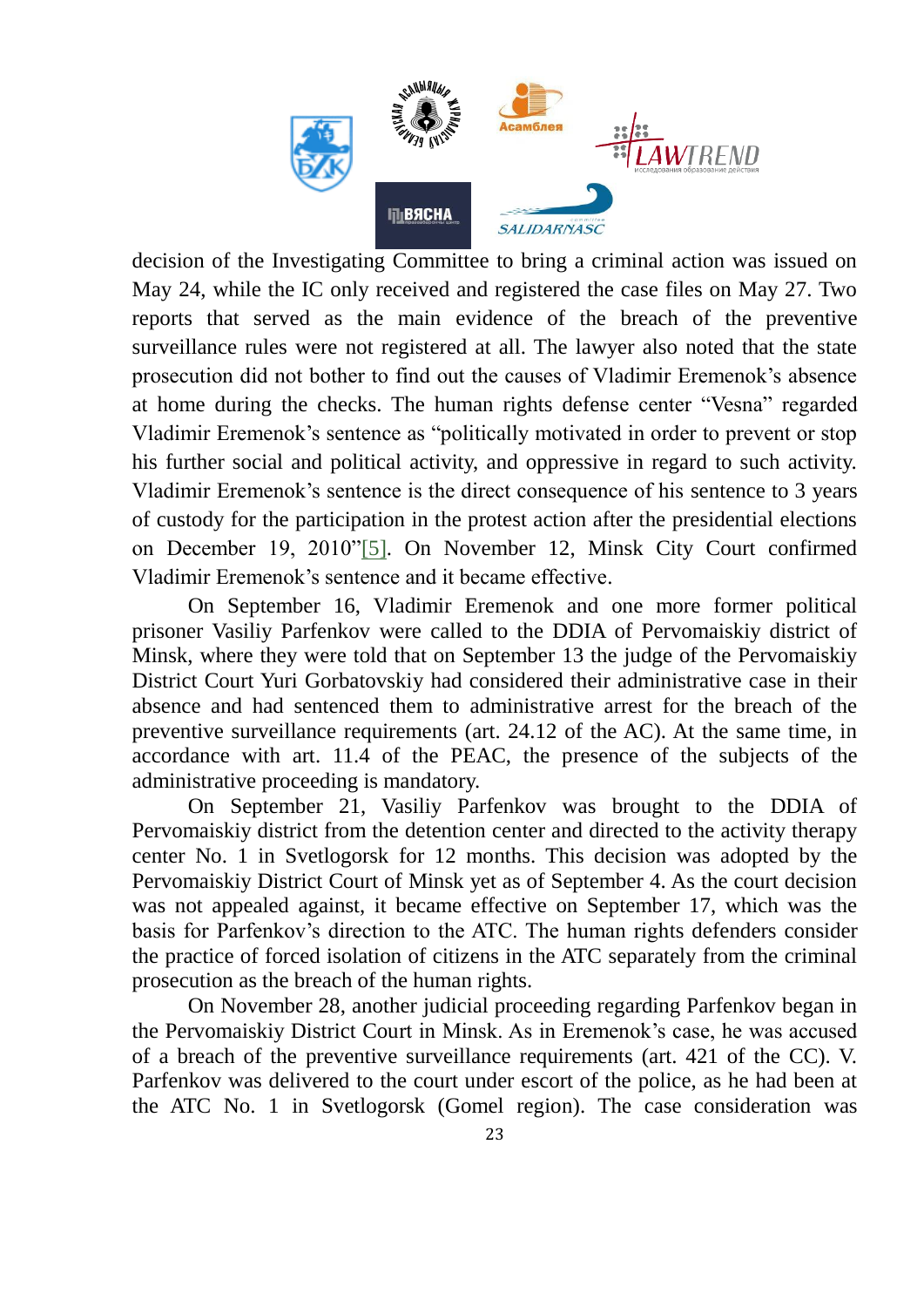

postponed by the judge till December 5 because Parfenkov had not received the decision on the appointment of a court session. On December 5 the court sentenced Parfenkov for one year of custody in the correctional facility of high security.

5. Andrey Gaidukov's espionage case

On July1, the Vitebsk regional court passed sentence on Andrey Gaidukov's case. Gaidukov was brought in guilty of a crime under chapter 1 art. 14 and art. 356-1 of the CC (attempt to establish cooperation with a special service, security or intelligence agency of a foreign state) and sentenced him to 1.5 years of custody. It is the first case of application of art, 356-1 of the CC which was introduced in November 2011 and is characterized by equivocal formulations and the possibility of expansive interprtation of the criminalized actions. The case had been investigated since November 2012, all this time Gaidukov was under arrest. The proceeding was held in camera, despite the wide public resonance and the absence of a public justification of the need for the closed consideration.

During the investigation and the judicial proceeding the right to fair proceeding was violated in such parts as the presumption of innocence, the right to defense, investigation by an independent and impartial court, the principle of publicity.

On August 27, the Supreme Court of the Republic of Belarus dismissed the cassation appeal. Even before the sentence became legally effective and before the cassation appeal was considered by the Supreme Court, the major state newspaper "Sovietskaya Belorussia" published A. Gaidukov's case materials on August 21 and 23. According to the author of the publication, those were the letters of A. Gaidukov that appeared in the criminal case materials as the evidence. In the view of the fact that the published information was of evidential nature, it could have influenced the decision of the cassation institution and must not have been published before the end of the case investigation, the Legal Transformation Center (Lawtrend) send an application to the internal affairs authorities and the prosecutor's office. The check held by the prosecutor's office failed to ascertain how the materials of a criminal case and a closed judicial session could have been handed over to the state mass media. At the same time, later inadmissibility of disclosure of the confidential information was pointed to the courts in the Decree of the Plenum of the Supreme Court No. 11 dated 20.12.2013.